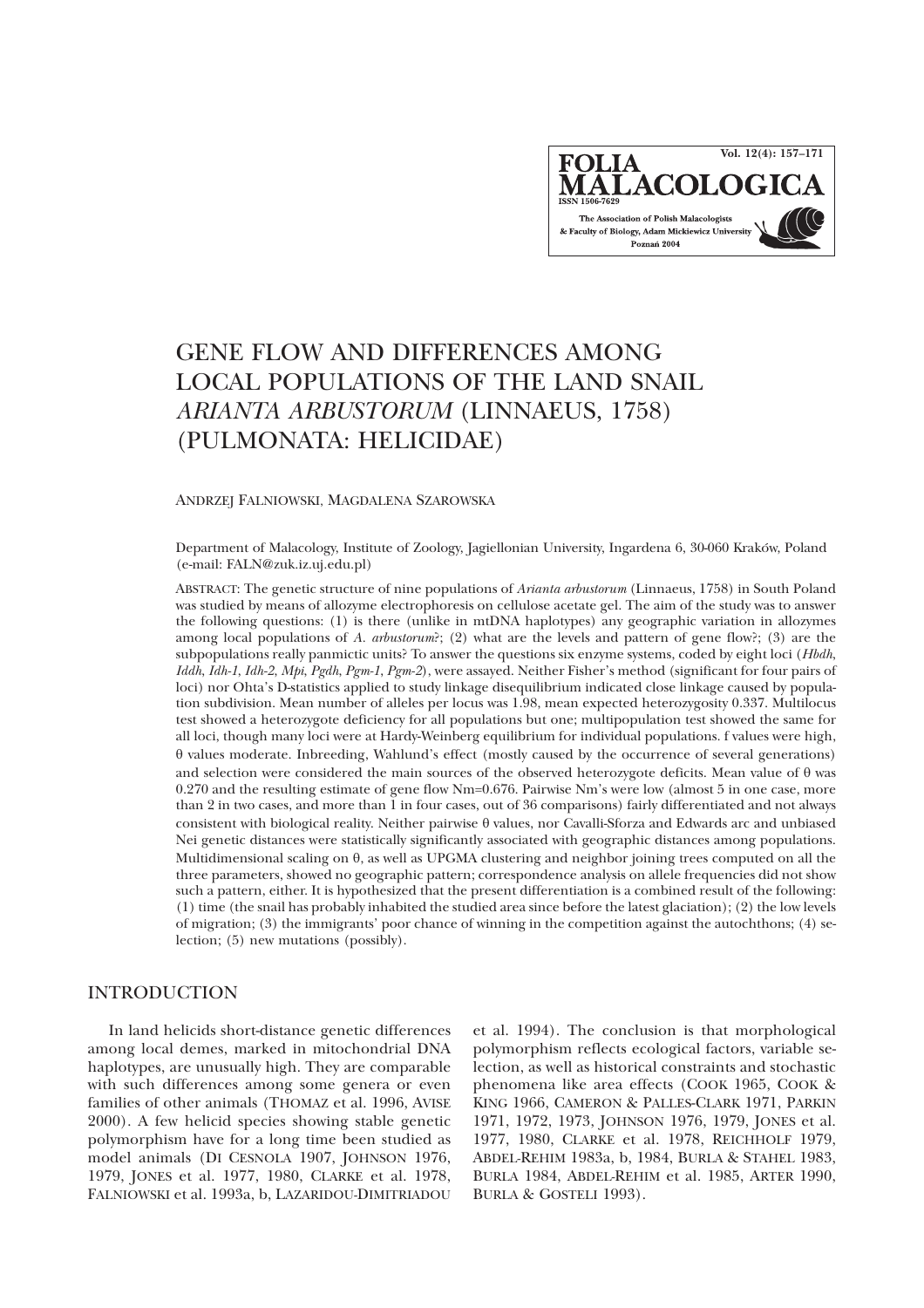On the other hand, allozyme polymorphism is selectively nearly neutral and shows no geographic pattern apart from area effects. This has been described in *Cepaea nemoralis* (Linnaeus, 1758) (JOHNSON 1976, 1979, for review see CLARKE et al. 1978, JONES et al. 1977, 1980) and some other helicoids like *Bradybaena fruticum* (O. F. Müller, 1774) (FALNIOWSKI et al. 1993a, b, 2004), in which, however, a trace of geographic variation in gene flow is found. ARTER (1990) studied interpopulation differences in *Arianta arbustorum* (Linnaeus, 1758) along a few kilometres at the same altitude in the Alps and found a significant association between Nei genetic distances and geographic distances. Is then *A. arbustorum* a special case of a land helicoid with an "aberrant" genetic structure of its subdivided population?

The snail inhabits wet shrubs, meadows, forests, parks and cemeteries. In mountains it is common on rocks and in rock crevices, in the Polish Tatra Mountains it can be found above 2,000 m a.s.l. (URBAÑSKI 1957), and in the Alps above 2,700 m (BURLA & STAHEL 1983). Its range spans from central France, NE Ireland and Great Britain to the western part of Scandinavia in the north; to Bothnian Bay and the vicinity of Kiev in the east; to the South Carpathians and South Alps in the south (KERNEY et al. 1983). In Poland it inhabits all the territory except Podlasie with the Białowieża Forest, Wzgórza Trzebnickie and Little Poland Upland; an isolated part of its range covers Kraków-Częstochowa Upland (RIEDEL 1988).

*A. arbustorum* has been a popular subject of studies concerning biology, ecology, biometry, etc.; several of its biological and ecological traits have indicated differentiaton (STÖVER 1973, TERHIVUO 1978, ANDREASSEN 1981, ABDEL-REHIM 1983b, 1984, BAMINGER 1997, BAUR 1984a, b, c, 1986a, b, 1987a, b, 1988a, b, c, 1990a, b, 1992, 1993, 1994, BURLA 1984, REICHARDT et al. 1985, BAUR & BAUR 1986, 1990, 1992, 1993, BAUR & GOSTELI 1986, RABOUD 1986a, b, BAUR & RABOUD 1988, SPEISER & ROWELL-RAHIER 1991, 1993, BURLA & GOSTELI 1993, CHEN & BAUR 1993, BOJAT & HAASE 2001, BOJAT et al. 2001). The snail is hermaphroditic, but cross fertilization seems obligatory: the fecundity of isolated selfing specimens was less than 1% of that of cross-fertilizing specimens

### MATERIAL AND METHODS

#### LOCALITY DESCRIPTION

Snails were collected at nine localities (Fig. 1) in South Poland, in the vicinities of Kraków or in the city: 1. Ska³a Kmity, 50.103°N, 19.818°E; 2. Kraków, Hofmana St., 50.060°N, 19.889°E; 3. Kraków, Lasek Mogilski, 50.057°N 20.096°E; 4. Tyniec, 50.017°N, 19.804°E; 5. Wola Duchacka, 50.020°N, 19.971°E; 6. Radziszów, 49.939°N, 19.811°E; 7. Wola Radziszowska,

(CHEN & BAUR 1993); multiple mating is common (BAUR 1988c, 1992), sperm may be stored for more than a year (BAUR 1988c) and the snail probably can control the usage of stored sperm (BOJAT & HAASE 2001, BOJAT et al. 2001). It matures in the 2–4th years of life and lives through the next 3–4 years on average, the maximum life span being 14–17 years (RABOUD 1986, BAUR & RABAUD 1988, BAUR 1990b). Throughout its life the snail produces 43–831 eggs depending on locality (BAUR & RABOUD 1988). Actively crawling, it disperses very slowly (BAUR & BAUR 1993) mainly upstream along streams and rivers (BAUR & GOSTELI 1986). Its population density is 5–20 individuals m–2 (BAUR 1986a, BAUR & BAUR 1990); both density and aggregation pattern vary throughout the year (TERHIVUO 1978, BAUR 1984a). In spring it crawls more actively; its local panmictic units consist of a few hundreds of specimens (ARTER 1990). It is a generalist herbivore preferring mixed diets (SPEISER & ROWELL-RAHIER 1993). Several traits of its biology and ecology remain unchanged in specimens transported to different habitats, which suggests a genetic component of those local adaptations.

Apart from the wide continuous variation and polymorhism, in the Alps and West Europe there are a number of local forms of *A. arbustorum* (EHRMANN 1956), some of them reproductively isolated (BAUMGARTNER 2001, BAUMGARTNER et al. 2001). Phylogeographic studies on mtDNA (GITTENBERGER et al. 2001, HAASE et al. 2001) revealed a common lack of geographic pattern of variation (prominent differences among closely situated populations, no differences among regions). It does not agree with what ARTER (1985, 1990) has found in allozymes. Thus, this study was to find out if allozyme differences among local populations of *A. arbustorum* were really incongruent with the ones expressed in mtDNA haplotypes. The other goal was to get more data on a subdivided population of the species, especially on the level and pattern of gene flow. Our null hypothesis was that differences among local panmictic units were, in accordance with the stepping stone or isolation by distance models (WRIGHT 1978), positively, while the levels of gene flow negatively, correlated with geographic distance.

49.904°N, 19.827°E; 8. Ubrze¿, 49.867°N, 20,336°E; 9. Pcim, 49.760°N, 19.971°E.

## COLLECTION AND ELECTROPHORETIC **TECHNIQUES**

Snails were collected by hand from plants and the litter below. Attention was paid not to mix specimens of one deme with those of another. To avoid this, thus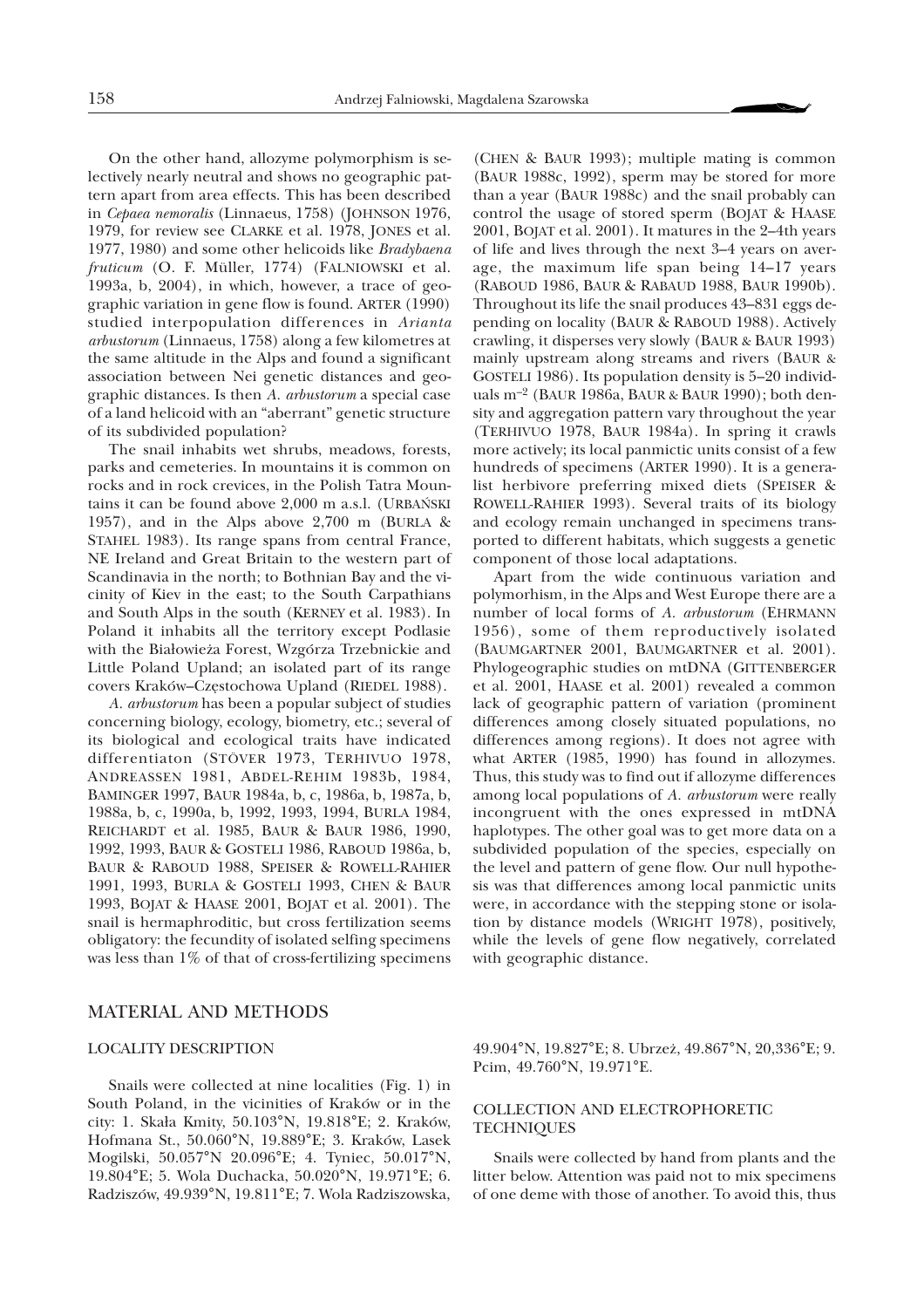to avoid Wahlund's effect, snails were always picked up from within an area of a few dozens of square metres. The evolutionary effective population size in *A. arbustorum* had not been estimated yet, so we assumed that it was comparable with the figure estimated for *C. nemoralis* (GREENWOOD 1974) and applied a similar collection technique. In the laboratory, the individuals were immediately frozen in a deep freezer at –80°C and kept there until use. Specimens for electrophoresis were homogenized in Eppendorf tubes, in 125–250 µl of distilled water each. The homogenates were centrifuged at 11,000 rpm for 10 min. and used immediately for cellulose acetate electrophoresis following the protocol of RICHARDSON et al. (1986). The cellogel strips were from MALTA, Italy, the other chemicals from SIGMA, USA. The enzyme names and E.C. codes are after MURPHY et al. (1996).

#### NUMERICAL TECHNIQUES

The data were analyzed with GENEPOP (RAY-MOND & ROUSSET 1995). Exact tests for HWE (GUO & THOMPSON 1992, ROUSSET & RAYMOND 1995) with exact probabilities were done;  $f = F_{IS}$  in WRIGHT (1978) for each polymorphic population and each polymorphic locus were computed; linkage disequilibrium was calculated with Fisher's technique. F-statistics were computed over all populations, with Weir's FSTAT (WEIR 1990, GOUDET 1995), following the notation and computational procedure introduced by WEIR & COCKERHAM (1984) and WEIR

## RESULTS

29 enzyme systems were assayed, out of which the following six, coded by eight loci, were polymorphic and gave always consistent, interpretable results (Table 1): hydroxybutyrate dehydrogenase (HBDH, E.C. 1.1.1.30), L-iditol dehydrogenase (IDDH, E.C. 1.1.1.14), isocitrate dehydrogenase (IDH, E.C. 1.1.1.42), mannose-6-phosphate isomerase (MPI, E.C. 5.3.1.8), phosphogluconate dehydrogenase (PGDH, E.C. 1.1.1.44) and phosphoglucomutase (PGM, E.C. 5.4.2.2.). All the subsequent analyses are entirely based on the above systems. Linkage disequilibrium calculated applying Fisher's method across populations (Table 2) was statistically significant for 4 out of the 28 possible pairs of loci: *Idh-2* and *Pgdh*, *Idh-2* and *Pgm-1*, *Pgdh* and *Pgm-2*, *Pgm-1* and *Pgm-2* (Table 2); it was statistically significant in 33.3, 16.7, 25.0, and 12.5 per cent, respectively, of the populations for which calculation was possible (Table 2). In a way similar to Fisher's F-statistics (Table 3) Ohta's D-statistics, partitioning linkage disequilibrium was computed for each pair of the seven loci. In general,  $D'_{IS}^2$  was higher than  $D'_{ST}^2$ , and  $D_{ST}^2$  was higher than  $D_{IS}^2$ .



Fig. 1. Map of the study area

(1990), the confidence intervals estimated with jackknife and bootstrapping techniques. FSTAT was also applied to calculate  $\theta$  (= F<sub>ST</sub> in WRIGHT 1978) and Nm values for all possible pairs of populations. D-statistics of OHTA (1982) were computed with LINKDOS (GARNIER-GERE & DILLMANN 1992). Genetic variability measures and Cavalli-Sforza and Edwards arc distances, for all the data and for each locus separately, were computed with BIOSYS-1 (SWOFFORD & SELANDER 1981). UPGMA clustering, neighbor-joining trees, nonlinear multidimensional scaling, minimum spanning tree, correspondence analysis and Mantel tests were computed with NTSYSpc (ROHLF 1998). Geographic distances were measured on a map, as straight lines with a ruler, and along the rivers and streams with a curvimeter.

Mean number of alleles per locus varied from 1.9 (populations 1, 4 and 5) to 2.1 (population 8), mean 1.98; mean expected heterozygosity varied from 0.234 (population 3) to 0.478 (population 7), mean 0.337; mean observed heterozygosity from 0.139 (population 3) to 0.237 (population 9), mean 0.194. The GENEPOP exact multilocus and multipopulation tests assuming  $H_1$  = heterozygote excess yielded not significant levels of probability. The same tests assuming  $H_1$  = heterozygote deficit showed significant departures from HWE (Hardy–Weinberg equilibrium) for each multipopulation (by locus) test (Table 4), and for multilocus (by population) test for all populations but 1 (Table 4). However, the above significance levels were often biased by a few extreme values. Each locus and each population considered separately, a significant heterozygote deficiency was observed in 71.4% and 66.6% of the populations in which the *Pgdh* and *Idh-1* loci were polymorphic, respectively. As to the remaining six polymorphic loci, the corresponding figures were 44.4% for *Iddh* and *Pgm-2*, 33.3% for *Hbdh*, *Mpi* and *Pgm-1*, and 22.2% for *Idh-2*.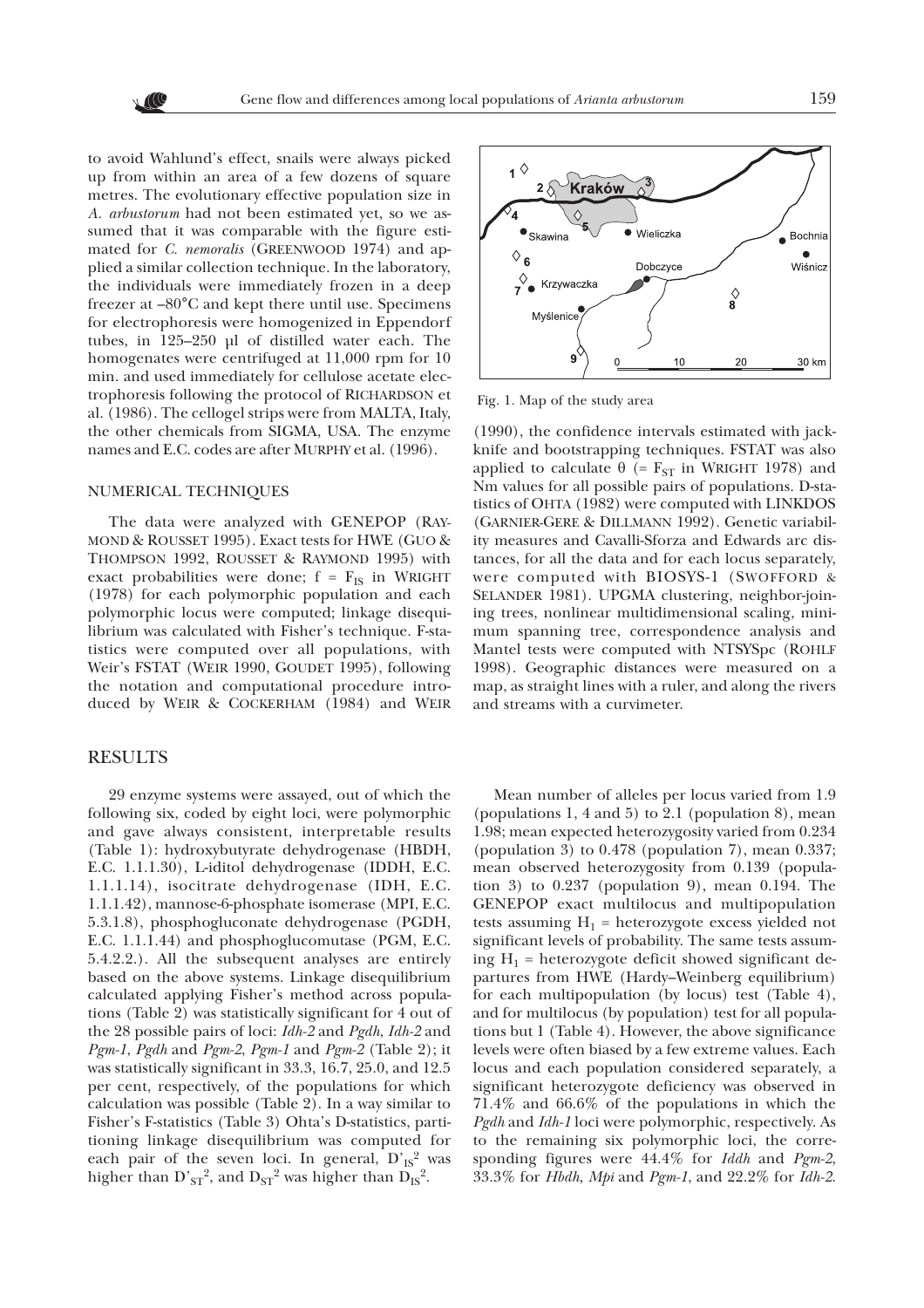| Population             |             |             |                           |           |        |           |        |        |                  |  |  |
|------------------------|-------------|-------------|---------------------------|-----------|--------|-----------|--------|--------|------------------|--|--|
| $\operatorname{Locus}$ | $\mathbf 1$ | $\sqrt{2}$  | $\boldsymbol{\mathrm{3}}$ | $\,4$     | 5      | $\,6\,$   | 7      | 8      | $\boldsymbol{9}$ |  |  |
| $H b d h$              |             |             |                           |           |        |           |        |        |                  |  |  |
| (N)                    | 36          | $\rm 48$    | $\sqrt{46}$               | $56\,$    | $40\,$ | 56        | $64\,$ | 56     | $36\,$           |  |  |
| $\mathbf{A}$           | 0.389       | 0.000       | 0.457                     | 0.375     | 0.600  | 0.268     | 0.297  | 0.482  | 0.778            |  |  |
| $\, {\bf B}$           | 0.611       | 0.750       | 0.543                     | 0.625     | 0.400  | 0.732     | 0.703  | 0.518  | 0.222            |  |  |
| ${\bf C}$              | 0.000       | 0.250       | 0.000                     | 0.000     | 0.000  | 0.000     | 0.000  | 0.000  | 0.000            |  |  |
| <b>Iddh</b>            |             |             |                           |           |        |           |        |        |                  |  |  |
| (N)                    | $36\,$      | $48\,$      | $\sqrt{46}$               | $56\,$    | $32\,$ | $54\,$    | 62     | 52     | $36\,$           |  |  |
| A                      | 0.167       | 0.188       | 0.196                     | 0.607     | 0.438  | 0.167     | 0.323  | 0.269  | 0.500            |  |  |
| $\, {\bf B}$           | 0.833       | 0.813       | 0.804                     | 0.393     | 0.563  | $0.833\,$ | 0.677  | 0.731  | 0.500            |  |  |
| $Idh\text{-}1$         |             |             |                           |           |        |           |        |        |                  |  |  |
| (N)                    | $36\,$      | 48          | $38\,$                    | $56\,$    | 36     | 54        | $58\,$ | $50\,$ | 34               |  |  |
| A                      | 0.111       | 0.542       | 0.816                     | 0.446     | 0.667  | 0.241     | 0.431  | 0.720  | 0.471            |  |  |
| $\, {\bf B}$           | 0.778       | 0.458       | 0.105                     | 0.554     | 0.333  | 0.759     | 0.569  | 0.280  | 0.529            |  |  |
| $\mathsf{C}$           | 0.111       | 0.000       | 0.079                     | 0.000     | 0.000  | 0.000     | 0.000  | 0.000  | 0.000            |  |  |
| $Idh\text{-}2$         |             |             |                           |           |        |           |        |        |                  |  |  |
| (N)                    | 36          | 40          | $32\,$                    | $56\,$    | $36\,$ | $42\,$    | $42\,$ | 32     | $34\,$           |  |  |
| $\mathbf{A}$           | 0.111       | 0.500       | 1.000                     | 0.268     | 1.000  | 0.238     | 0.548  | 0.469  | 0.706            |  |  |
| $\, {\bf B}$           | 0.889       | 0.500       | 0.000                     | 0.732     | 0.000  | 0.762     | 0.452  | 0.531  | 0.294            |  |  |
| Mpi                    |             |             |                           |           |        |           |        |        |                  |  |  |
| (N)                    | $36\,$      | $48\,$      | $38\,$                    | $56\,$    | $36\,$ | $52\,$    | $60\,$ | $52\,$ | $36\,$           |  |  |
| A                      | $\!.944\!$  | $\,0.083\,$ | 0.789                     | 0.000     | 0.167  | 0.173     | 0.667  | 0.673  | 0.139            |  |  |
| $\, {\bf B}$           | 0.056       | $0.917\,$   | 0.211                     | 1.000     | 0.833  | 0.827     | 0.333  | 0.327  | 0.861            |  |  |
| $P\,gh$                |             |             |                           |           |        |           |        |        |                  |  |  |
| (N)                    | 36          | $48\,$      | $36\,$                    | $56\,$    | $40\,$ | $50\,$    | 62     | $52\,$ | $36\,$           |  |  |
| $\mathbf{A}$           | 0.000       | 0.104       | 0.167                     | 0.071     | 0.100  | 0.020     | 0.516  | 0.788  | 0.139            |  |  |
| $\, {\bf B}$           | 1.000       | 0.896       | 0.833                     | 0.929     | 0.900  | 0.980     | 0.484  | 0.212  | 0.861            |  |  |
| $Pgm-1$                |             |             |                           |           |        |           |        |        |                  |  |  |
| (N)                    | $36\,$      | $40\,$      | $\sqrt{44}$               | $56\,$    | $36\,$ | $48\,$    | 62     | 52     | $32\,$           |  |  |
| A                      | $0.000\,$   | 0.100       | 0.023                     | $0.036\,$ | 0.167  | 0.667     | 0.581  | 0.673  | 0.219            |  |  |
| B                      | 1.000       | 0.900       | 0.977                     | 0.964     | 0.833  | 0.333     | 0.419  | 0.212  | 0.781            |  |  |
| ${\bf C}$              | 0.000       | 0.000       | 0.000                     | $0.000\,$ | 0.000  | 0.000     | 0.000  | 0.115  | $0.000\,$        |  |  |
| $Pgm-2$                |             |             |                           |           |        |           |        |        |                  |  |  |
| (N)                    | 32          | $40\,$      | 44                        | 56        | 36     | 48        | 62     | $50\,$ | 36               |  |  |
| $\mathbf{A}$           | 0.500       | $0.050\,$   | 0.977                     | 0.536     | 0.056  | 0.813     | 0.419  | 0.680  | 0.611            |  |  |
| $\, {\bf B}$           | $0.500\,$   | 0.950       | 0.023                     | 0.464     | 0.944  | 0.188     | 0.581  | 0.320  | 0.389            |  |  |

Table 1. Gene frequencies in the studied populations of *Arianta arbustorum*

Departures from HWE may be quantified with f (Wright's  $F_{IS}$ ), and those values for each locus and population are shown in Table 4. They are relatively high even in the many instances of not significant heterozygote deficiency.

F-statistics over all populations, computed with FSTAT (Table 5, Fig. 2) showed high, statistically significant values of f and F (Wright's  $F_{IT}$ ), and F not equaling  $\theta$  (Wright's  $F_{ST}$ ) for each locus, thus a highly significant homozygote excess for each locus. f values were not much variable among loci. For each locus but *Mpi*, and across all loci, they were significantly higher than  $\theta$ . The confidence intervals for  $\theta$  overlapped among *Hbdh*, *Iddh* and *Idh-1*, and among the other five loci, but not between two loci of the two different groups (Table 5). The random model of WEIR (1990) was applied for numerical resampling. Both bootstrapping over loci and permutations indicated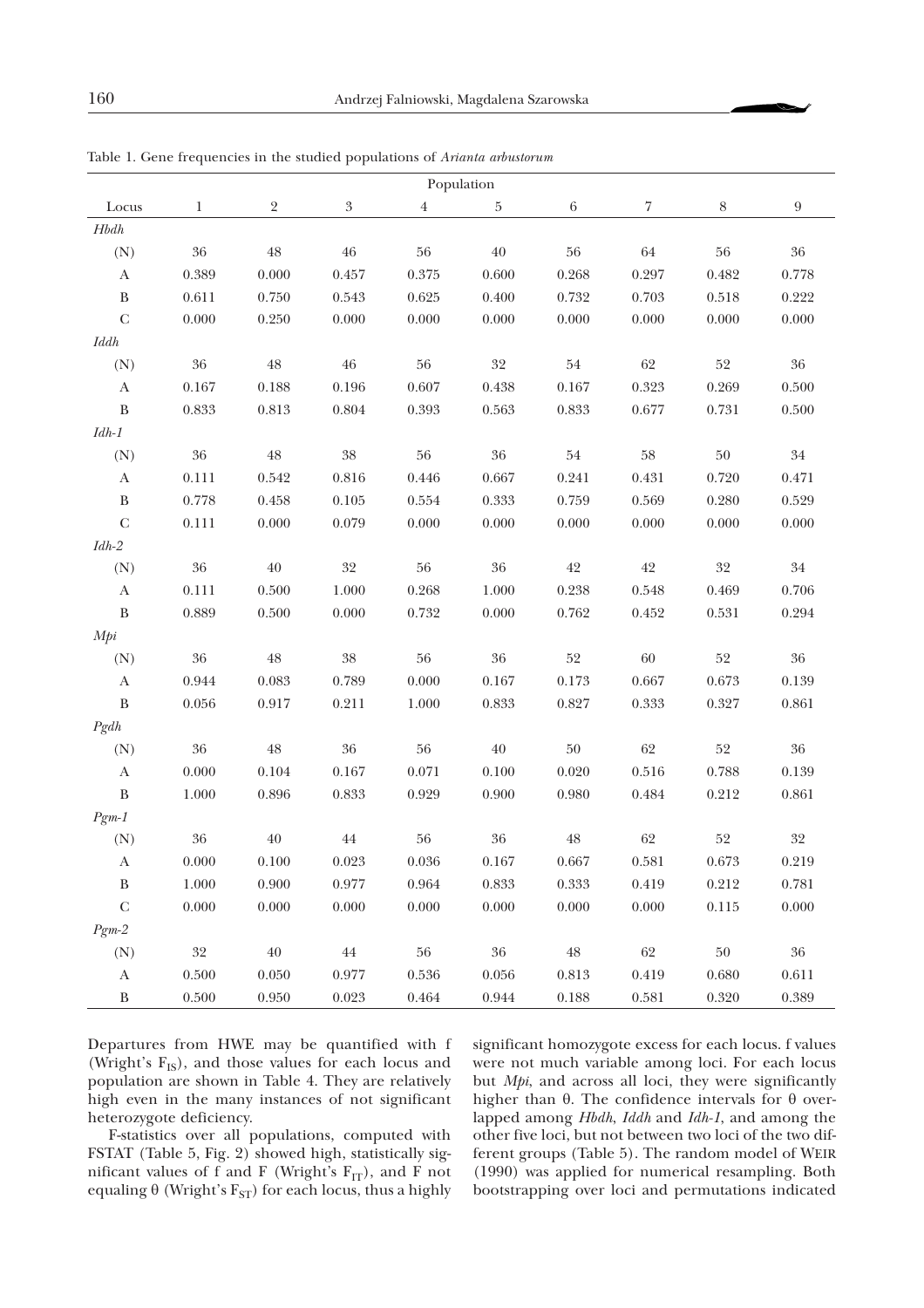Table 2. Below diagonal: P-value for each locus pair across all populations (Fisher's method), in bold p<0.05. Above diagonal: percent of possible comparisons (populations) for which the null hypothesis: genotypes at one locus are independent of genotypes at the other locus was rejected (p 0.05)

| locus       | <b>Hbdh</b> | Iddh                     | $Idh-1$ | $Idh-2$ | Mpi     | $P\text{g}dh$ | $P_{\mathcal{Q}}m-1$ | $Pgm-2$ |
|-------------|-------------|--------------------------|---------|---------|---------|---------------|----------------------|---------|
| <b>Hbdh</b> | —           | 0.0                      | 11.1    | 28.6    | 0.0     | 0.0           | 12.5                 | 0.0     |
| <b>Iddh</b> | 0.84631     | $\overline{\phantom{0}}$ | 0.0     | 0.0     | 0.0     | 0.0           | 25.0                 | 12.5    |
| $Idh-1$     | 0.63422     | 0.83508                  |         | 14.3    | 12.5    | 12.5          | 14.3                 | 11.1    |
| $Idh-2$     | 0.14981     | 0.60777                  | 0.09738 |         | 0.0     | 33.3          | 16.7                 | 14.3    |
| Mpi         | 0.99998     | 0.96842                  | 0.37413 | 0.62436 |         | 16.7          | 16.7                 | 0.0     |
| $P\,gh$     | 0.99632     | 0.25329                  | 0.57899 | 0.01597 | 0.23568 |               | 14.3                 | 25.0    |
| $Pgm-1$     | 0.59939     | 0.10784                  | 0.24619 | 0.01156 | 0.12422 | 0.20608       |                      | 12.5    |
| $Pgm-2$     | 0.46575     | 0.27566                  | 0.67213 | 0.49427 | 0.84486 | 0.03489       | 0.00948              |         |

Table 3. Ohta's D-statistics for the marker loci

| Loci compared  |                          | Within subpopulation<br>components | Between subpopulation<br>components | Total     |                          |
|----------------|--------------------------|------------------------------------|-------------------------------------|-----------|--------------------------|
|                | $\mathbf{D}_{\text{IS}}$ | $D_{IS}$                           | $\mathbf{D}_{ST}$                   | $D'_{ST}$ | $\mathbf{D}_{\text{IT}}$ |
| $Hbdh - Iddh$  | 0.00877                  | 0.28541                            | 0.06819                             | 0.00300   | 0.28842                  |
| $Hbdh - Idh-1$ | 0.01705                  | 0.33563                            | 0.08520                             | 0.00208   | 0.33771                  |
| $Hbdh - Idh-2$ | 0.03912                  | 0.50313                            | 0.13453                             | 0.01984   | 0.52296                  |
| $Hbdh - Mpi$   | 0.01056                  | 0.59768                            | 0.17116                             | 0.00426   | 0.60194                  |
| $Hbdh - Pgdh$  | 0.00530                  | 0.49506                            | 0.12271                             | 0.00247   | 0.49754                  |
| $Hbdh - Pgm-1$ | 0.00886                  | 0.54161                            | 0.13398                             | 0.00067   | 0.54229                  |
| $Hbdh - Pgm-2$ | 0.01051                  | 0.47226                            | 0.13455                             | 0.00500   | 0.47727                  |
| $Iddh - Idh-1$ | 0.01955                  | 0.35392                            | 0.08220                             | 0.00012   | 0.35404                  |
| $Iddh - Idh-2$ | 0.00612                  | 0.55410                            | 0.13599                             | 0.00055   | 0.55465                  |
| $Iddh - Mpi$   | 0.01090                  | 0.62583                            | 0.17089                             | 0.03046   | 0.65629                  |
| $Iddh - Pgdh$  | 0.00454                  | 0.51088                            | 0.12533                             | 0.00015   | 0.51103                  |
| $Iddh - Pgm-1$ | 0.02261                  | 0.58149                            | 0.13317                             | 0.00165   | 0.58314                  |
| $Iddh - Pgm-2$ | 0.02486                  | 0.53545                            | 0.14072                             | 0.00239   | 0.53784                  |
| $Idh-1-Idh-2$  | 0.03027                  | 0.49931                            | 0.15503                             | 0.02268   | 0.52199                  |
| $Idh-1-Mpi$    | 0.01692                  | 0.60606                            | 0.17249                             | 0.00552   | 0.61158                  |
| $Idh-1-Pgdh$   | 0.01156                  | 0.51335                            | 0.13600                             | 0.01532   | 0.52866                  |
| $Idh-1-Pgm-1$  | 0.02501                  | 0.61040                            | 0.15180                             | 0.00403   | 0.61443                  |
| $Idh-1-Pgm-2$  | 0.01190                  | 0.54074                            | 0.14820                             | 0.00067   | 0.54141                  |
| $Idh-2-Mpi$    | 0.00353                  | 0.84467                            | 0.25212                             | 0.00736   | 0.85202                  |
| $Idh-2-Pgdh$   | 0.02613                  | 0.76023                            | 0.21519                             | 0.02308   | 0.78331                  |
| $Idh-2-Pgm-1$  | 0.02527                  | 0.89492                            | 0.23347                             | 0.00014   | 0.89506                  |
| $Idh-2-Pgm-2$  | 0.01739                  | 0.72420                            | 0.22880                             | 0.00334   | 0.72754                  |
| $Mpi-Pgdh$     | 0.00357                  | 0.93888                            | 0.26858                             | 0.05642   | 0.99531                  |
| $Mpi-Pgm-1$    | 0.03243                  | 1.11865                            | 0.27408                             | 0.00142   | 1.12006                  |
| $Mpi-Pgm-2$    | 0.01095                  | 0.85749                            | 0.25295                             | 0.00325   | 0.86074                  |
| $Pgdh - Pgm-1$ | 0.00714                  | 0.82714                            | 0.20094                             | 0.06004   | 0.88718                  |
| $Pgdh - Pgm-2$ | 0.05226                  | 0.83976                            | 0.20406                             | 0.00009   | 0.83985                  |
| $Pgm-1-Pgm-2$  | 0.06814                  | 0.88852                            | 0.21946                             | 0.05710   | 0.94561                  |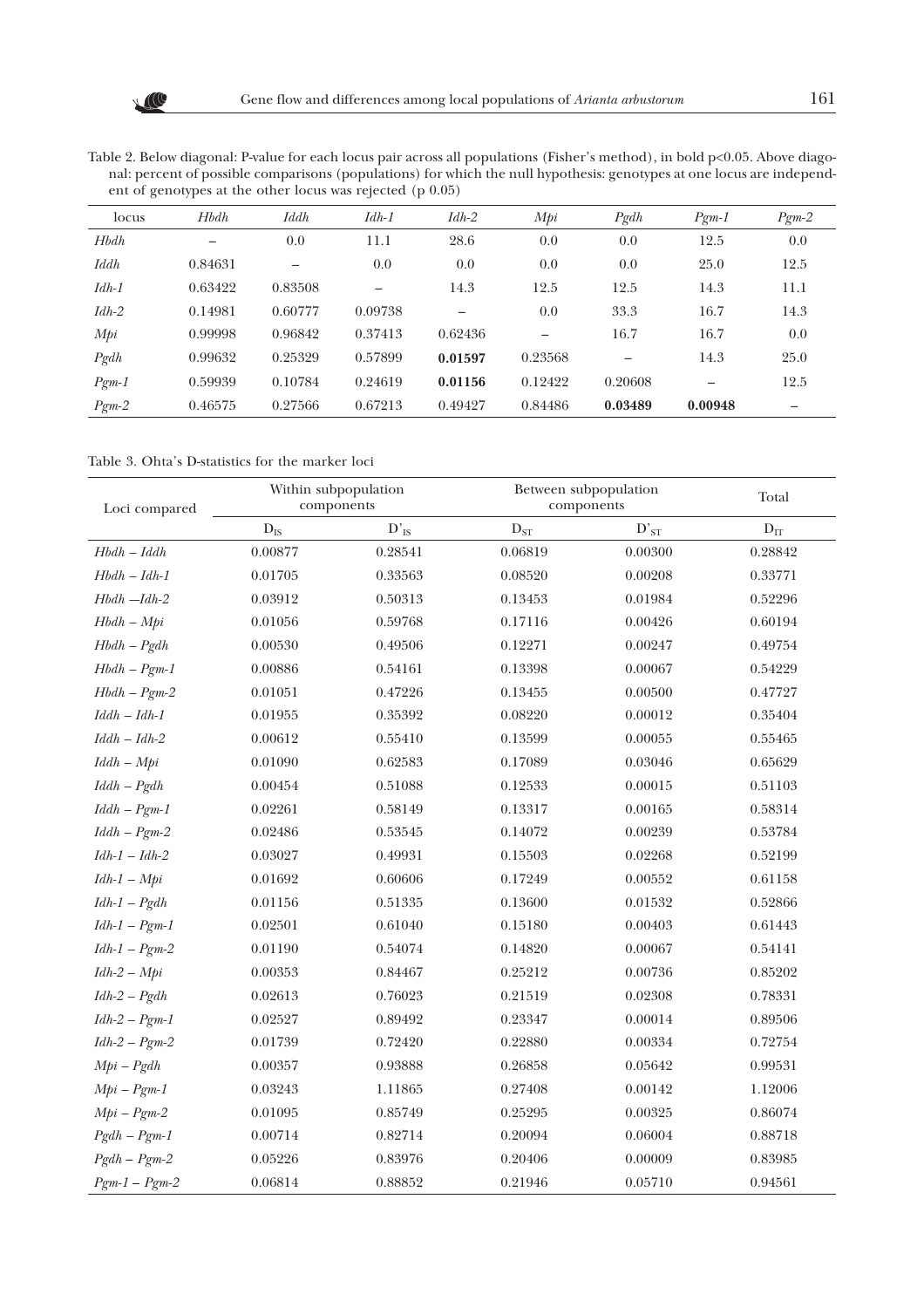| the values of P were not significant); M – monomorphic locus (if frequency of no allele exceeds 0.96; M* – locus at which more than one allele was detected, the second al-<br>lele frequency <0.04); f computed: W&C – after WEIR & COCKERHAM (1984), R&H – after ROBERTSON & HILL (1984). Percent of populations not at HWE: in parentheses<br>given percent of populations with a polymorphic locus. Multipopulation (by locus) and multilocus (by population) unbiased estimates of Hardy and Weinberg exact<br>values, calculated by complete enumeration with GENEPOP are also given, standard errors in parentheses; H <sub>1</sub> = heterozygote deficit; for H <sub>1</sub> = heterozygote excess both | multi-locus test | P-val          | $+0.548 +0.607$ 0.2505 ( $\pm$ 0.0014) HWE | $\Box$                                                        | ≏<br>$0.0000 (+0.0000)$                          | ≏                                                                                         | $0.0064 (\pm 0.0001)$                    |                                  | ≏                             |   | ≏                                                                |                                      | $\Box$                                |
|------------------------------------------------------------------------------------------------------------------------------------------------------------------------------------------------------------------------------------------------------------------------------------------------------------------------------------------------------------------------------------------------------------------------------------------------------------------------------------------------------------------------------------------------------------------------------------------------------------------------------------------------------------------------------------------------------------------|------------------|----------------|--------------------------------------------|---------------------------------------------------------------|--------------------------------------------------|-------------------------------------------------------------------------------------------|------------------------------------------|----------------------------------|-------------------------------|---|------------------------------------------------------------------|--------------------------------------|---------------------------------------|
|                                                                                                                                                                                                                                                                                                                                                                                                                                                                                                                                                                                                                                                                                                                  |                  |                |                                            | $-0.027 - 0.028$ 0.0000 (±0.0000)                             |                                                  |                                                                                           |                                          | $+0.064 +0.065$ 0.0001 (±0.0000) |                               |   |                                                                  |                                      |                                       |
|                                                                                                                                                                                                                                                                                                                                                                                                                                                                                                                                                                                                                                                                                                                  | $Pgm-2$          | W&C R&H        |                                            |                                                               |                                                  | $-0.019$ $-0.019$ $\overline{D}$ $0.0025 + 0.581 + 0.598$ $\overline{0.0000}$ $(±0.0000)$ |                                          |                                  |                               |   | $+0.118 +0.122$ $D \t0.0271 +0.553 +0.578$ $(0.0000 \pm 0.0000)$ | 44.4 (57.1)                          |                                       |
|                                                                                                                                                                                                                                                                                                                                                                                                                                                                                                                                                                                                                                                                                                                  |                  |                | <b>HWE</b>                                 |                                                               | Ž,                                               |                                                                                           |                                          |                                  |                               |   |                                                                  |                                      | 0.0000                                |
|                                                                                                                                                                                                                                                                                                                                                                                                                                                                                                                                                                                                                                                                                                                  | Pgml             | W&C R&H DP     |                                            | $-0.086 - 0.088$ HWE                                          |                                                  |                                                                                           | $-0.143 - 0.150$ M <sup>*</sup>          | D 0.0030 +0.638 +0.660 HWE       |                               |   |                                                                  | 33.3 (42.9)                          | (40.0000)                             |
|                                                                                                                                                                                                                                                                                                                                                                                                                                                                                                                                                                                                                                                                                                                  |                  |                | z                                          |                                                               |                                                  |                                                                                           |                                          |                                  |                               |   |                                                                  |                                      | 0.0000                                |
|                                                                                                                                                                                                                                                                                                                                                                                                                                                                                                                                                                                                                                                                                                                  |                  | W&C R&H D P    |                                            | $+0.349 +0.359$ HWE                                           |                                                  | D 0.0010 +1.000 +1.000 HWE                                                                |                                          |                                  |                               |   | $-0.133 - 0.137$ HWE                                             |                                      | (0.0000)                              |
|                                                                                                                                                                                                                                                                                                                                                                                                                                                                                                                                                                                                                                                                                                                  | Pgdh             |                | ⋝                                          |                                                               |                                                  |                                                                                           |                                          |                                  |                               |   |                                                                  | 55.5 (71.4)                          | 0.0000                                |
|                                                                                                                                                                                                                                                                                                                                                                                                                                                                                                                                                                                                                                                                                                                  |                  | W&C R&H D P    |                                            | $+0.471 + 0.486$ HWE                                          | D 0.0096 +0.697 +0.730 D 0.0381 +0.618 +0.647 M* |                                                                                           | +0.636 +0.700 D 0.0526 +1.000 +1.000 HWE | $+0.346 + 0.355$ M <sup>*</sup>  |                               |   | $+0.329 + 0.342$ HWE                                             |                                      | (100000)                              |
|                                                                                                                                                                                                                                                                                                                                                                                                                                                                                                                                                                                                                                                                                                                  | Mpi              |                |                                            |                                                               |                                                  |                                                                                           | <b>HWE</b>                               |                                  |                               |   |                                                                  | 33.33 (42.9)                         | 0.0000                                |
|                                                                                                                                                                                                                                                                                                                                                                                                                                                                                                                                                                                                                                                                                                                  |                  | W&C R&H DP     | $-0.067 - 0.070$ M <sup>*</sup>            | $+0.421 + 0.437$ HWE                                          |                                                  | $+0.198 + 0.202$ M                                                                        |                                          | $+0.236 + 0.243$ HWE             |                               |   | +0.576 D 0.0888 +0.458 +0.478 HWE                                |                                      | (10000)                               |
|                                                                                                                                                                                                                                                                                                                                                                                                                                                                                                                                                                                                                                                                                                                  | Idh-2            |                |                                            |                                                               |                                                  |                                                                                           |                                          |                                  |                               |   |                                                                  | 22.2 (28.6)                          | 0.0000                                |
|                                                                                                                                                                                                                                                                                                                                                                                                                                                                                                                                                                                                                                                                                                                  |                  | R&H D P        | $-0.089$ HWE                               | $+0.529$ HWE                                                  | $+0.611M$                                        | $+0.669$ HWE                                                                              | $+0.059 + 0.063$ M                       | $+0.316$ HWE                     | $+0.821$ HWE                  |   |                                                                  |                                      | $(\pm 0.0000)$                        |
|                                                                                                                                                                                                                                                                                                                                                                                                                                                                                                                                                                                                                                                                                                                  | Idh-1            | <b>W&amp;C</b> | $-0.143$                                   |                                                               |                                                  |                                                                                           |                                          | $+0.308$                         |                               |   |                                                                  | 66.6 (66.6)                          | 0.0000                                |
|                                                                                                                                                                                                                                                                                                                                                                                                                                                                                                                                                                                                                                                                                                                  |                  | W&C R&H D P    | -0.143 -0.150 HWE                          |                                                               | $+0.055 + 0.057$ D 0.0011 +0.683                 |                                                                                           | $-0.207 - 0.218$ HWE                     | $+0.085 +0.087$ HWE              | +0.130 +0.133 D 0.0000 +0.796 |   |                                                                  |                                      | (0.0000)                              |
|                                                                                                                                                                                                                                                                                                                                                                                                                                                                                                                                                                                                                                                                                                                  | <b>Iddh</b>      |                |                                            |                                                               |                                                  |                                                                                           |                                          |                                  |                               |   |                                                                  | 44.4 (44.4)                          | 0.0000                                |
| multilocus and multipopulation tests gave not significant levels of probability                                                                                                                                                                                                                                                                                                                                                                                                                                                                                                                                                                                                                                  |                  | W&C R&H D P    | $+0.351 + 0.380$ HWE                       | D 0.0122 +0.570 +0.589 D 0.0131 +0.603 +0.624 D 0.0148 +0.512 | $+0.233 + 0.239$ HWE                             | D 0.0143 +0.481 +0.494 D 0.0038 +0.563 +0.580 D 0.0007 +0.649                             | $+0.617 + 0.671$ HWE                     | $+0.378 + 0.388$ HWE             | -0.107 -0.109 HWE             |   | $+0.382 + 0.397$ D 0.0194 $+0.575 + 0.601$ D 0.0312 $+0.549$     |                                      | (100000)                              |
|                                                                                                                                                                                                                                                                                                                                                                                                                                                                                                                                                                                                                                                                                                                  | <b>Hbdh</b>      |                |                                            |                                                               |                                                  |                                                                                           |                                          |                                  |                               |   |                                                                  | 33.3(33.3)                           | 0.0000                                |
|                                                                                                                                                                                                                                                                                                                                                                                                                                                                                                                                                                                                                                                                                                                  | GENEPOP          | population D P | <b>HWE</b>                                 | iQ                                                            | HWE<br>ಐ                                         |                                                                                           | HWE<br>ນດ້                               | <b>HWE</b><br>۵Ċ                 | <b>HWE</b>                    | ∞ | <b>HWE</b><br>0,                                                 | tions not at<br>$HWE(\%)$<br>popula- | population<br>$test(P-val)$<br>multi- |

œ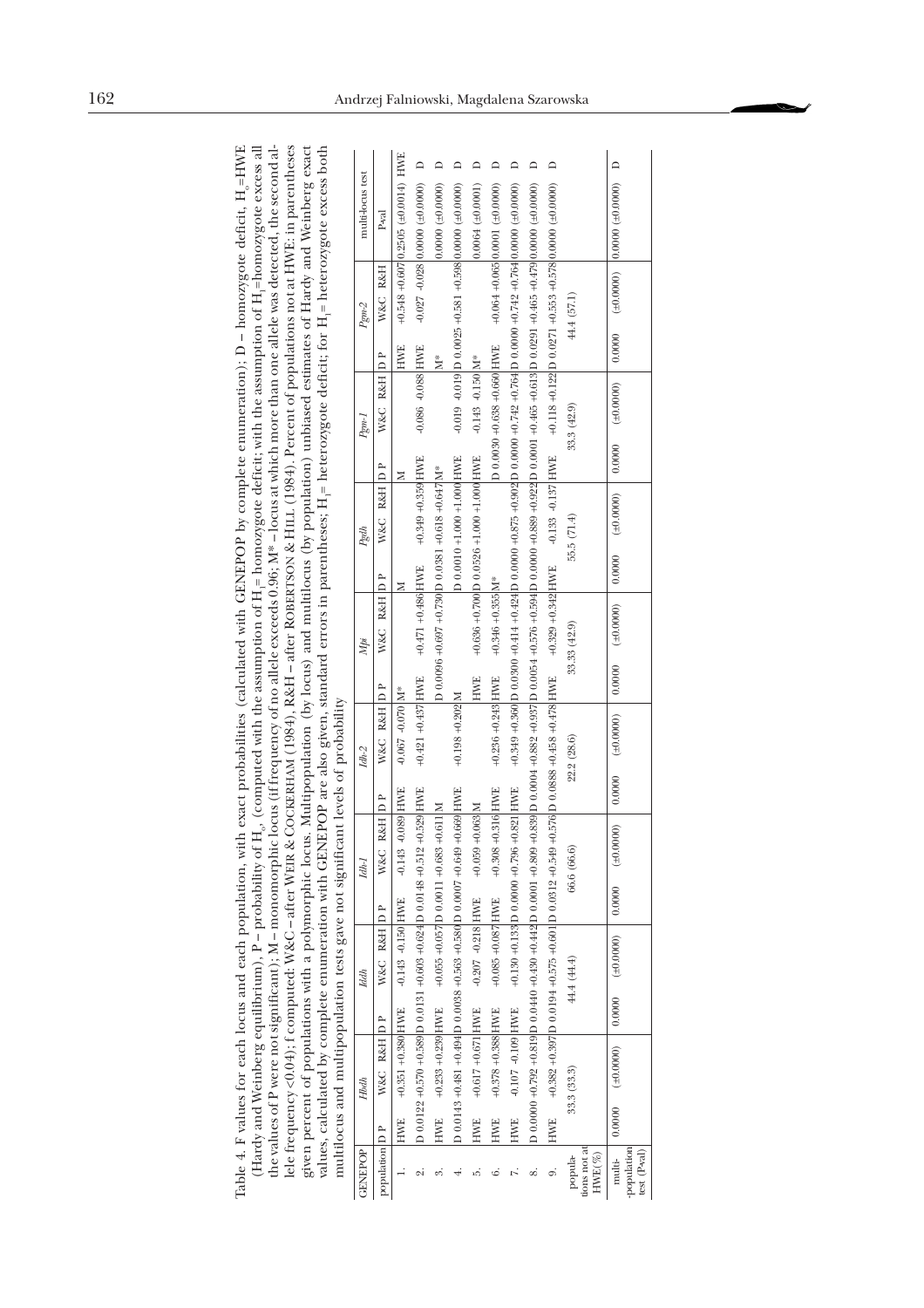| Locus          | Allele                                            | $\mathbf F$ |               | $\boldsymbol{\theta}$ |                       | $\mathbf f$ |               |
|----------------|---------------------------------------------------|-------------|---------------|-----------------------|-----------------------|-------------|---------------|
| $H\!b dh$      | $\mathbf 1$                                       | 0.479       |               | 0.159                 |                       | 0.380       |               |
|                | $\sqrt{2}$                                        | 0.447       |               | 0.078                 |                       | $0.400\,$   |               |
|                | $\boldsymbol{3}$                                  | 0.667       |               | 0.223                 |                       | 0.571       |               |
|                | All                                               | 0.475       |               | 0.125                 |                       | $0.400\,$   |               |
|                | Mean                                              | 0.475       | $(\pm 0.114)$ | 0.125                 | $(\pm 0.479)$         | $0.400\,$   | $(\pm 0.116)$ |
| $I d d h$      | $\mathbf{1}$                                      | 0.379       |               | 0.098                 |                       | 0.311       |               |
|                | $\sqrt{2}$                                        | 0.379       |               | 0.098                 |                       | 0.311       |               |
|                | All                                               | 0.379       |               | 0.098                 |                       | 0.311       |               |
|                | ${\it Mean}$                                      | 0.392       | $(\pm 0.117)$ | 0.105                 | $(\pm 0.063)$         | $0.316\,$   | $(\pm 0.093)$ |
| $Idh\text{-}1$ | $\,1$                                             | 0.644       |               | 0.129                 |                       | 0.591       |               |
|                | $\,2$                                             | 0.612       |               | 0.139                 |                       | $0.550\,$   |               |
|                | $\sqrt{3}$                                        | 0.398       |               | 0.059                 |                       | 0.361       |               |
|                | All                                               | 0.622       |               | 0.132                 |                       | 0.564       |               |
|                | Mean                                              | 0.626       | $(\pm 0.064)$ | 0.130                 | $(\pm 0.074)$         | $0.572\,$   | $(\pm 0.078)$ |
| $Idh\text{-}2$ | $\mathbf{1}$                                      | 0.571       |               | 0.288                 |                       | 0.398       |               |
|                | $\overline{2}$                                    | 0.571       |               | 0.288                 |                       | 0.398       |               |
|                | $\mathop{\rm All}\nolimits$                       | 0.571       |               | 0.288                 |                       | 0.398       |               |
|                | ${\it Mean}$                                      | $\,0.563\,$ | $(\pm 0.089)$ | 0.280                 | $(\pm 0.129)$         | 0.397       | $(\pm 0.095)$ |
| Mpi            | $\,1$                                             | 0.714       |               | 0.452                 |                       | 0.478       |               |
|                | $\sqrt{2}$                                        | 0.714       |               | 0.452                 |                       | 0.478       |               |
|                | ${\rm All}$                                       | 0.714       |               | 0.452                 |                       | 0.478       |               |
|                | ${\it Mean}$                                      | 0.711       | $(\pm 0.059)$ | 0.445                 | $(\pm 0.094)$         | 0.479       | $(\pm 0.054)$ |
| Pgdh           | $\mathbf{1}$                                      | 0.814       |               | 0.386                 |                       | 0.698       |               |
|                | $\sqrt{2}$                                        | 0.814       |               | 0.386                 |                       | 0.698       |               |
|                | ${\rm All}$                                       | 0.814       |               | 0.386                 |                       | 0.698       |               |
|                | Mean                                              | 0.849       | $(\pm 0.111)$ | 0.429                 | $(\pm 0.180)$         | 0.726       | $(\pm 0.138)$ |
| $Pgm-1$        | $\,1$                                             | 0.648       |               | 0.372                 |                       | $0.440\,$   |               |
|                | $\sqrt{2}$                                        | 0.659       |               | 0.424                 |                       | 0.408       |               |
|                | $\sqrt{3}$                                        | 1.000       |               | 0.068                 |                       | $1.000\,$   |               |
|                | All                                               | 0.665       |               | 0.387                 |                       | $0.453\,$   |               |
|                | Mean                                              | 0.679       | $(\pm 0.067)$ | 0.386                 | $(\pm 0.076)$         | 0.485       | $(\pm 0.133)$ |
| $Pgm-2$        | $\mathbf{1}$                                      | 0.654       |               | 0.306                 |                       | $0.500\,$   |               |
|                | $\overline{2}$                                    | 0.654       |               | 0.308                 |                       | 0.500       |               |
|                | ${\rm All}$                                       | 0.654       |               | 0.308                 |                       | 0.500       |               |
|                | Mean                                              | 0.654       | $(\pm 0.070)$ | 0.303                 | $(\pm 0.157)$         | 0.514       | $(\pm 0.094)$ |
| All            |                                                   | 0.610       |               | 0.270                 |                       | 0.465       |               |
|                | Mean                                              | 0.609       | $(\pm 0.044)$ | 0.270                 | $(\pm 0.048)$         | 0.464       | $(\pm 0.039)$ |
|                | Bootstrapping over loci, 99% confidence intervals |             |               |                       |                       |             |               |
|                |                                                   |             | $\mathbf F$   |                       | $\boldsymbol{\theta}$ |             | $\mathbf f$   |
|                |                                                   | [0.498]     | 0.713]        | [0.161]               | 0.385]                | [0.378]     | 0.568]        |

Table 5. F-statistics across all populations

that the main source of the overall inbreeding coefficient F was f. The contribution of the population subdivision component  $\theta$  was smaller, but certainly not low. Mean value of f across the loci was 0.464, and mean value of  $\theta$  equalled 0.270 (Table 5). For the mean value of  $\theta$  the gene flow estimate Nm=0.676 was calculated. The Nm value calculated with private allele technique, and corrected for size Nm=0.274.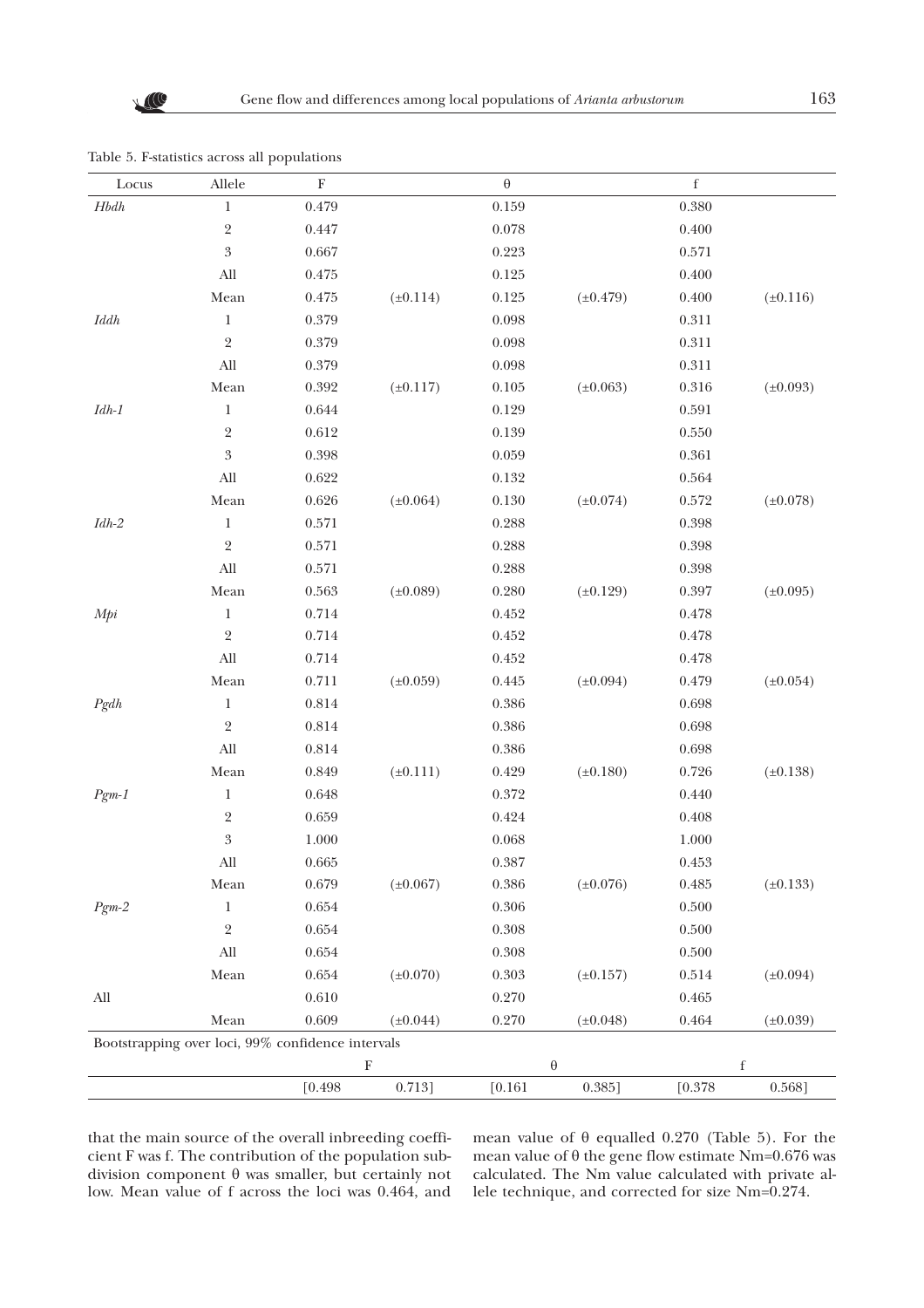

Fig. 2. F-statistics across populations for each locus and all loci, computed with  $\hat{F}STAT$  from left to right: f,  $\theta$ , F

FSTAT was also applied to calculate pairwise values of  $\theta$  and the resulting Nm's for each pair of populations (Table 6). The lowest values of  $\theta$  (0.0478 and 0.0943, respectively) were found between populations 7 and 8, and 5 and 9; the highest (0.4572, 0.4545, 0.4435, 0.4286 and 0.4153, respectively) between populations 2 and 3, 1 and 5, 3 and 6, 1 and 3, and 3 and 4. Most of the  $\theta$  values were rather high. In no case Nm values were high enough to postulate panmixia. In one case (populations 7 and 8) Nm approached 5 (Table 6), in two other cases exceeded 2, and in the other five exceeded 1. Either the UPGMA clustering, or nonlinear multidimensional scaling with superimposed minimum spanning tree (Fig. 3) showed no evidence of correspondence between a pairwise  $\theta$  value and reciprocal geographic position of the localities. Mantel test for association between pairwise  $\theta$  and geographic distances between the localities, measured as straight lines (r=-0.095, Z=63.547, probability that random Z would be higher than Z computed: p=0.341, 6,554 out of 9,999 permutations yielded a higher value of Z, p=0.345) did not show any statistically significant association between the two para-



Fig. 3. Multidimensional scaling of the populations, based on pairwise  $\theta$ , with superimposed minimum spanning tree, Stress 1 (ROHLF 1988) =  $0.1399$ 

meters. For the distances measured along the rivers and streams the association was not significant, too  $(p=0.426)$ .

To deal with such a subdivided group of populations, their history rather too short for mutations to become an important factor of interpopulation differentiation, Cavalli-Sforza and Edwards arc distance seems the most appropriate. ARTER (1990) has, however, applied Nei distances, thus for comparison we also calculated unbiased Nei distances. Both distances were computed for all loci together and for each locus separately. Then, Mantel tests for association between the genetic distances and geographic distances was computed along with UPGMA clustering and neighbor-joining trees.

Cavalli-Sforza and Edwards arc distances calculated for all loci were not significantly associated with geographic distances either measured as straight lines

|                |                          | $\overline{2}$ | 3                        | $\overline{4}$ | 5      | 6      |        | 8                        | 9      |
|----------------|--------------------------|----------------|--------------------------|----------------|--------|--------|--------|--------------------------|--------|
|                | $\overline{\phantom{0}}$ | 0.452          | 0.333                    | 0.580          | 0.300  | 0.565  | 1.076  | 0.522                    | 0.5472 |
| $\overline{2}$ | 0.3563                   |                | 0.297                    | 1.197          | 1.216  | 0.576  | 0.910  | 0.441                    | 0.801  |
| 3              | 0.4286                   | 0.4572         | $\overline{\phantom{0}}$ | 0.352          | 0.400  | 0.314  | 0.698  | 0.582                    | 0.663  |
| 4              | 0.3014                   | 0.1727         | 0.4153                   |                | 0.799  | 0.933  | 0.787  | 0.473                    | 2.115  |
| 5              | 0.4545                   | 0.1705         | 0.3849                   | 0.2383         |        | 0.376  | 0.969  | 0.517                    | 2.402  |
| 6              | 0.3068                   | 0.3028         | 0.4435                   | 0.2113         | 0.3994 |        | 1.129  | 0.688                    | 0.869  |
| 7              | 0.1885                   | 0.2154         | 0.2637                   | 0.2412         | 0.2052 | 0.1813 |        | 4.983                    | 1.196  |
| 8              | 0.3239                   | 0.3620         | 0.3007                   | 0.3459         | 0.3259 | 0.2666 | 0.0478 | $\overline{\phantom{0}}$ | 0.775  |
| 9              | 0.3137                   | 0.2378         | 0.2738                   | 0.1057         | 0.0943 | 0.2233 | 0.1729 | 0.2439                   |        |

Table 6. Pairwise  $\theta$  (below diagonal) and Nm estimates (above diagonal) between all pairs of populations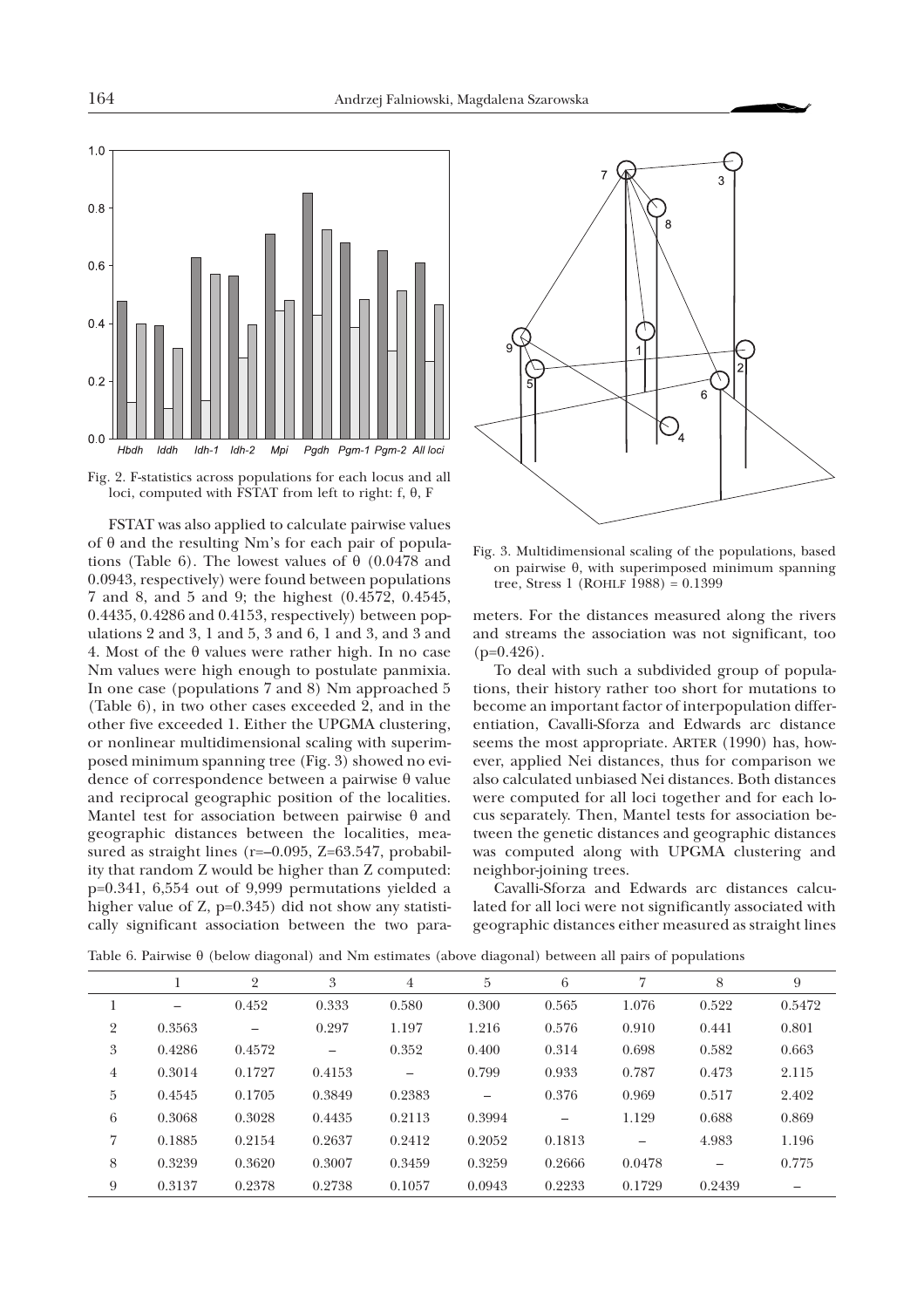

(p=0.4556), or along the rivers and streams (p=0.3982). Similarly, they were not significant for particular loci, except that the associations between Cavalli-Sforza and Edwards arc distance and geographic distance measured as straight lines were nearly significant for *Pgdh* (p=0.0530), and *Pgm-1* (p=0.0525). Nei unbiased distances calculated for all loci were not significantly associated with geographic distances either measured as straight lines (p=0.0956), or along the rivers and streams (p=0.2326). From among particular loci, an only statistically significant association was found between Nei unbiased distances calculated for *Pgdh* and geographic distances measured as straight lines (p=0.0273).

The UPGMA clustering and neighbor-joining trees based on Cavalli-Sforza and Edwards arc distances calculated for all loci clustered population 2 and 5, both from the city. They also clustered population 4 with 9 (both close to a river) and 6 with 8 (neither close nor similar localities). For particular loci, the UPGMA and neighbor joining clusterings were as follows: *Hbdh*, both techniques: (5, 9); *Iddh*, both techniques: (1, 6), (2, 3), (4, 5, 9); *Idh-1*, UPGMA: (2, 3, 5, 8), (1, 4, 6, 7, 9); *Idh-2*, both techniques: (3, 5), (1, 4, 6) (rather close to each other and westernmost); *Mpi*, both techniques: (1, 3, 7, 8), (2, 4, 5, 6, 9); *Pgdh*, neighbor-joining: (1, 2, 4, 5, 6) situated rather close to each other (Fig. 1): this may explain the nearly significant association for this locus. The other populations, however, were not grouped geographically: for example populations 7 and 8 were clustered together, but UPGMA did not show even that, partly geographic, cluster. Similarly, the nearly significant result of Mantel test for *Pgm-1* may be explained by the clustering of populations 1, 2, 3, 4 and 5 by neighbor joining, only partly confirmed by UPGMA. Both techniques clustered the geographically close populations 6 and 7. Finally, for *Pgm-2* both techniques clustered populations 2 and 5 (situated in the city, not far from each other).

The UPGMA clustering and neighbor-joining trees based on Nei unbiased distance calculated for all loci clustered population 7 with 8; the other populations were grouped variously depending on the technique,

## DISCUSSION

Calculated with Fisher's method across loci, a significant disequilibrium was found among only four, out of the 28 possible, pairs of loci. Significant values were found in only one third of populations for one pair of loci; in one fourth of populations for another pair, and in much less of them for the remaining two pairs of loci. Therefore, the linkage cannot be close, and reflects rather population subdivision (HARTL & CLARK 1997).  $D'_{IS}^2$  is the expected variance of correlation of two alleles at two loci in one gamete in a

but still without a geographic pattern. UPGMA clusterings for particular loci gave more than one (to more than 200) trees each, thus they are not given comments here. Neighbor-joining trees for particular loci clustered the populations as follows: *Hbdh*: (5, 8, 9), (1, 2, 3, 4, 6, 7); *Iddh*: (4, 9 of a riverside), (1, 2, 3, 5, 6, 7, 8); *Idh-1*: (2, 3, 5, 8), (1, 4, 6, 7, 9); *Idh-2*: (3, 5, 9), (1, 2, 4, 6, 7, 8); *Mpi*: (1, 3, 7, 8), (geographically close 2,4), 5, 6, 9); *Pgdh*: (geographically close 1, 2, 4, 5, 6 reflecting the statistically significant result of Mantel test), (geographically distant populations 7, 8); *Pgm-1*: (relatively close 1, 2, 3, 4 , 5, distant 9), (distant 6, 7, 8); *Pgm-2*: (2, 5 of the city, 7), (1, 3, 4, 6, 8, 9).

The genetic distances, as well as pairwise  $\theta$ , are based on numerous assumptions, which in most cases are doubtful. Thus in a real subdivided population they will be more or less biased. To circumvent those restrictions we used allele frequencies directly to compute correspondence analysis. The populations projected in the space of the first three factors (Fig. 4) did not reveal any geographic pattern once more.



Fig. 4. Correspondence analysis of the allele frequencies, with populations projected in the space of first three factors, whose cumulative inertia equalls 72.73% of the total variation

subpopulation, which is relative to that in the total population. It is the variance of the correlation of two alleles at two loci on one chromosome in a population, which is relative to that in the total population (OHTA 1982). The general pattern, in which the values of  $D'_{IS}^2$  are always higher than those of  $D'_{ST}^2$ , and the values of  $D_{ST}^2$  are always higher than those of  $D_{IS}^2$ , points to this being a nonsystematic disequilibrium (OHTA 1982, BLACK & KRAFSUR 1985). The main source of such disequilibrium is again limited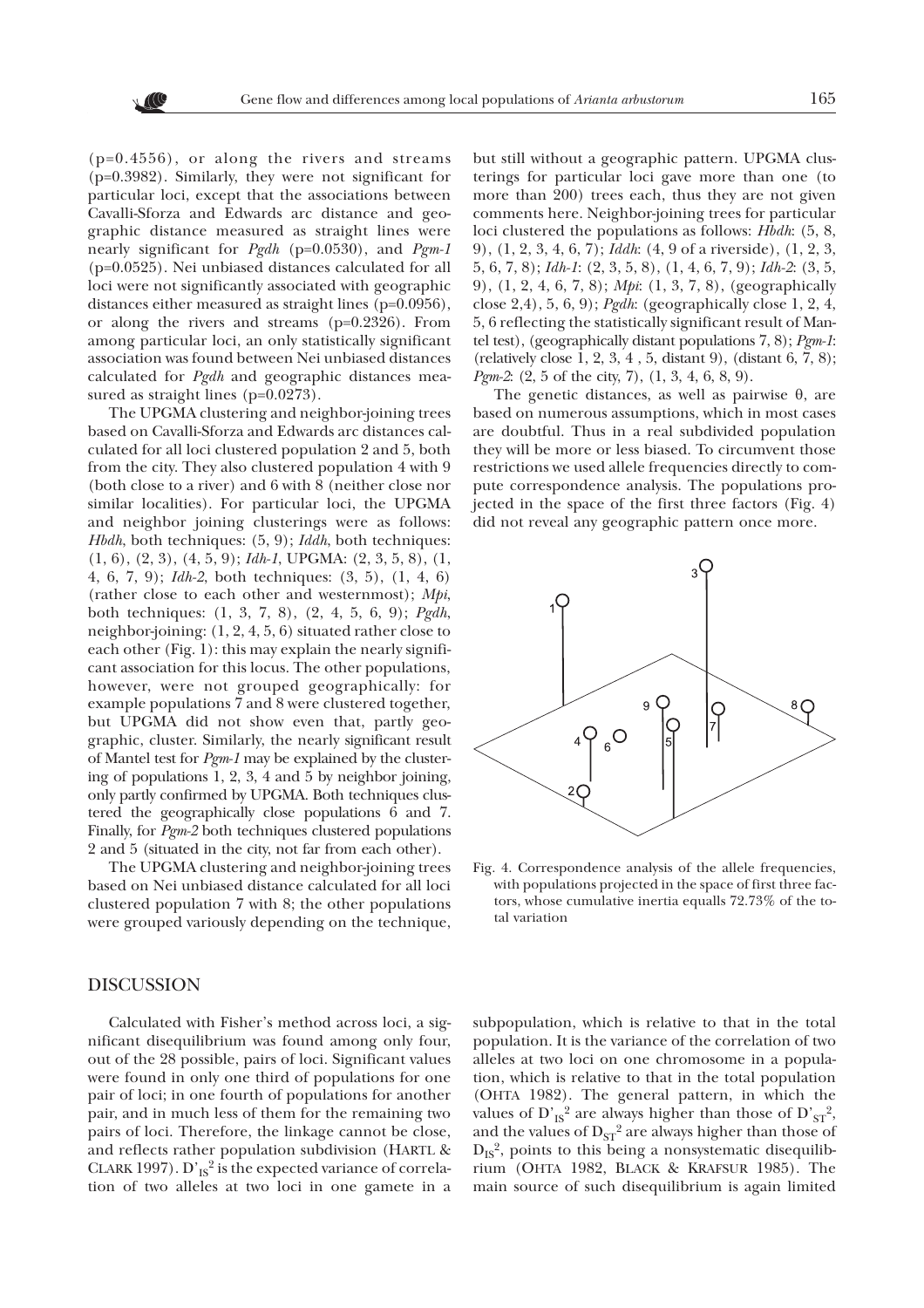migration, certainly not the natural epistatic selection that favours gametes with the same allele combinations in every population, or strong selection of this kind in only a part of the populations (OHTA 1982).

The mean number of alleles per locus, rather high and little interpopulation-varied, suggests that no population showed signs of population decline. The number of alleles is a measure of genetic variability, which can be much more sensitive to the effects of population decline than e.g. heterozygosity (LEBERG 1992, BROOKES et al. 1997). The mean expected heterozygosity we found in *A. arbustorum* (0.337) is higher than the average for molluscs (0.148: LAZARIDOU- -DIMITRIADOU et al. 1994) yet lower than the figures found in many molluscan species (up to about 0.64: SELANDER & OCHMAN 1983, NEVO et al. 1984).

Statistically significant departures from HWE , usually a homozygote excess, is just a rule in molluscan populations (LAZARIDOU-DIMITRIADOU et al. 1994, see FALNIOWSKI et al. 1999 for references, also FALNIOWSKI et al. 2002a, b). In the present study both multipopulation (except population 1) and multilocus exact tests showed a significant homozygote excess, but many particular populations and loci were at HWE, which often was despite relatively high values of f. Inbreeding and/or selfing are the phenomena usually invoked to explain homozygote excess, although the real background may be more complex (WEIR 1990, 1996, HARTL & CLARK 1997, FALNIOWSKI et al. 1999, 2002a). In populations of such little mobile and not gregarious animals inbreeding and/or selfing must be as much inevitable as evolutionarily advantageous (JARNE et al. 1993). There is evidence that *A. arbustorum* avoids inbreeding (e.g. CHEN & BAUR 1993). On the other hand, in none of our South Polish populations population density was as high as that described for Swiss populations (unpublished observations). Then there may be more inbreeding in the former than in the latter. The values of f are correlated among loci, which confirms inbreeding. However, moderate values of  $\theta$ , are rather unusual for inbreeding/selfing populations (HILLIS 1989). Moreover, the confidence intervals for three of the studied loci did not overlap the ones for the other five loci. Hence, apart from inbreeding, some disruptive forces must have contributed to the observed homozygote excess. One of them is Wahlund's effect. Despite the collection technique, admixtures of snails from other panmictic units cannot be excluded; on the other hand, the longevity of *A. arbustorum* may have resulted in the collection of snails of different generations. In general, in a subdivided population one should expect a homozygote excess, even if the species is panmictic (HARTL & CLARK 1997). Another factor, not uncommon in such a highly polymorphic species, may be disrupting selection. In general, most allozymic variation, except in some loci, seems selectively neutral, or nearly neutral (SZAROWSKA et al.

1998). Our UPGMA and neighbor-joining trees show some ecological grouping for a part of the studied loci, which may support that some alleles are subject to selection.

Perhaps the most striking result are the relatively low values of  $\theta$  (0.270), which are yet high enough to result in low Nm values. The mean value of  $\theta$  is similar to the ones obtained for *Partula taeniata* and *Helix aspersa*, the geographic scale of the former being comparable (JOHNSON et al. 1988) while that of the latter much bigger (2,900 km: GUILLER et al. 1994). It is noteworthy that the Nm estimate calculated from private alleles is about half the one calculated from the mean value of  $\theta$ , so the two estimates do not differ much from each other. In general, the relatively high number of individuals assayed per sample, eight loci considered only, makes the estimate based on analytical theory more realistic than the one based on private alleles (see FALNIOWSKI et al. 1999). In the present study the pairwise values of  $\theta$  and the resulting Nm's are fairly variable among pairs of populations.

Indirect Nm estimates, those based on analytical theory included, have been much criticised. In fact, many of the assumptions of the model are violated (COCKERHAM & WEIR 1993, SLATKIN 1993, FALNIOW-SKI et al. 1998, 1999, 2002a, WHITLOCK & MCCAULEY 1999) . Firstly, most populations are not at HWE. Secondly, sample sizes are not big enough. Thirdly, there probably is no equilibrium or quasi-equilibrium between genetic drift and interpopulation gene flow. To approach such an equilibrium, it may need a number of generations of the order of evolutionary effective population size at low migration rates (BOSSART & PROWELL 1998, AVISE 2000). The curvilinear relationship between Nm and  $\theta$  is such that along the main part of the curve small differences in one variable will cause considerable differences in the other (TEMPLETON 1998). Theoretically, Nm is related to the  $\theta$  parameter that is not the same as the empirical statistics  $\theta$ . Thus, sampling variance in any empirical data must in many cases contribute to unrealistic estimates of Nm. Finally, selection on some alleles cannot be excluded.

In general,  $\theta$  is just one of the parameters that describe the structure of a subdivided population. It quantifies relatedness between the genes of different individuals, thus it reflects relatedness of individuals within a population: it is a co-ancestry coefficient. Under the strict neutral model  $ln(1-\theta)$  it will increase linearly with time, and indicating the extent of differentiation it may serve as a measure of distance for a pair of populations (REYNOLDS et al. 1983). On the other hand,  $\theta$  must reflect all differences between two populations, which are effect of all the various evolutionary forces that have been acting in these populations.

One argument against the gene flow indirect estimates is that there are techniques of direct study on migration, whose results are more reliable. However,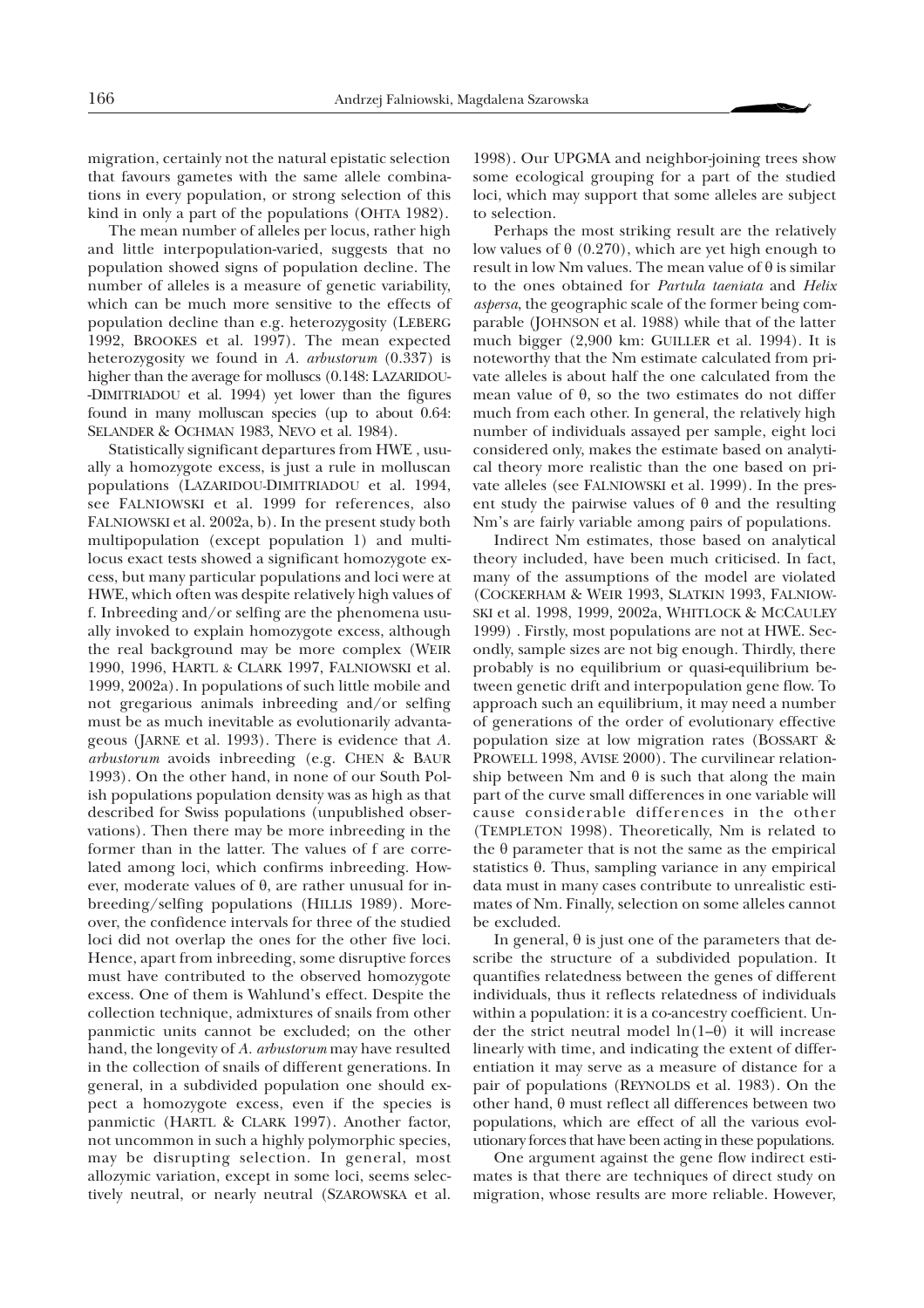the argument considers migration capabilities as the only factor determining levels of gene flow. A migrant must not only reach a new population but also survive, reproduce, and its progeny fitness must be at least not much lower than the one of the local inhabitants. Assortative mating or the lower fitness of hybrids may be responsible for the low gene flow despite migration. This aspect is commonly overlooked in debates on the dispersal of gastropods (FALNIOWSKI et al. 1999). In *A. arbustorum*, as mentioned in the Introduction, several traits of biology and ecology will remain unchanged if specimens are transported to different habitats, so their fitness to a new habitat must be far from the optimum. Thus the estimates based on the genetic data, biased and imprecise as they are, reflect not only dispersal capabilities of the studied organisms but also the real gene flow that influences the genetic structure of populations.

In *A. arbustorum* some Nm estimates look unrealistic: the highest value,  $(>4)$  was found between populations 7 and 8, situated 34 km from each other. As stressed by ENDLER (1977), adaptive differences among populations can be maintained by natural selection even under high levels of gene flow, as well as selection may mimic effects of gene flow. This high Nm may also have been due to numerous stochastic factors, area effects, etc. It is yet far too low to postulate panmixia. The figure found between populations 1 and 7 (>1) is similarly biased, the same concerns Nm about 2.4 between populations 5 and 9, but the not much lower value between 4 and 5 seems reliable. The other three estimate values higher than 1 (for the pairs 2 and 4, 2 and 5, 6 and 7), concern spatially close localities. All the other Nm's were below 1. Thus the studied populations of *A. arbustorum* seem nearly isolated: the levels of gene flow among them are negligible.

It must be stressed that none of the applied techniques detected a geographic pattern of interpopulation differentiation. Neither  $\theta$ , nor Cavalli--Sforza and Edwards arc distance and Nei unbiased distance were significantly associated with geographic distances between populations, with the exception of the genetic distances for *Pgdh* and, perhaps, *Pgm-1*. The question is: how precisely, if at all, may the distances measured as straight lines on a map reflect the routes of gene flow? However, association with the distances measured along the rivers and streams as the presumed ways of migration suggested by ARTER (1990) was even less significant. Perhaps such distances are appropriate for spatially close populations, but with the scale applied in our study or larger there is no rationale of other ways of measurement than along straight lines. One must believe than the errors would sum up to approach zero (FALNIOWSKI et al. 2002a). Another question is what geographic scale one needs to detect geographic differentiation. In many cases no such differentiation was found as long as the scale was not large enough. In *A. arbustorum,* however, ARTER (1990) has detected a geographic pattern along a few kilometres. The scale in our study is larger, but on the other hand, no geographic differentiation has been found where *A. arbustorum* studies covered a bigger area than that of the present study (GITTERBERGER et al. 2001, HAASE et al. 2001).

Nonlinear multidimensional scaling computed on pairwise  $\theta$ , UPGMA clustering and neighbor-joining trees on  $\theta$ , Cavalli-Sforza and Edwards arc and unbiased Nei genetic distances, and correspondence analysis run directly on the allele frequencies, all showed no geographic pattern of interpopulation differences. The same was shown by the trees calculated on genetic distances for each locus separately. Thus, our results are in accordance with the results on mtDNA of GITTENBERGER et al. (2001) and HAASE et al. (2001) concerning *A. arbustorum* but also in accordance with data on *Cepaea* (JOHNSON 1976, 1979, CLARKE et al. 1978, JONES et al. 1977, 1980). They, however, are in contrast with the results of ARTER (1990) who found a geographic pattern in *A. arbustorum*. In *Bradybaena fruticum* (FALNIOWSKI et al. 1993a, b and unpublished data) geographic variation is fine yet stronger than in the present study*.*

The most probable explanation of such divergent results is in different time scales. As can be inferred from its phylogeographic structure, as well as from its present occurrence in cold habitats in Finland (TERHIVUO 1978), *A. arbustorum* probably survived the last glaciation in the permafrost conditions of nunatak-like refugia in the Alps (GITTENBERGER et al. 2001, HAASE et al. 2001). It probably inhabited also the territory of Poland during the last glaciation, the ice-cover being then rather far from this area. ARTER (1990) deals with a territory that undoubtedly was under ice. Therefore, the populations covered by GITTENBERGER et al. (2001), HAASE et al. (2001) and the present study must have existed for more than 10,000 years, while the ones studied by ARTER (1990), for a much shorter period. As concerns *B. fruticum*, its present distribution range and habitat requirements considered, it could not occur in South Poland during the last glaciation.

Semi-sedentary animals like land snails will colonize a new territory slowly, step by step, to result in demes more or less geographically differentiated. Such a relatively recently colonized area is that studied by ARTER (1990). Then the local populations of it, many of them of a relatively high evolutionarily effective size, will be evolving in isolation. Their low mobility coupled with phenomena like homing will result in low numbers of migrants, their alleles easily lost due to the high evolutionarily effective population size. Physiological, ecological and behavioral adaptations to local conditions, some of them genetically determined, counteract the success of immigrants in a new habitat: the latter are usually eliminated by competi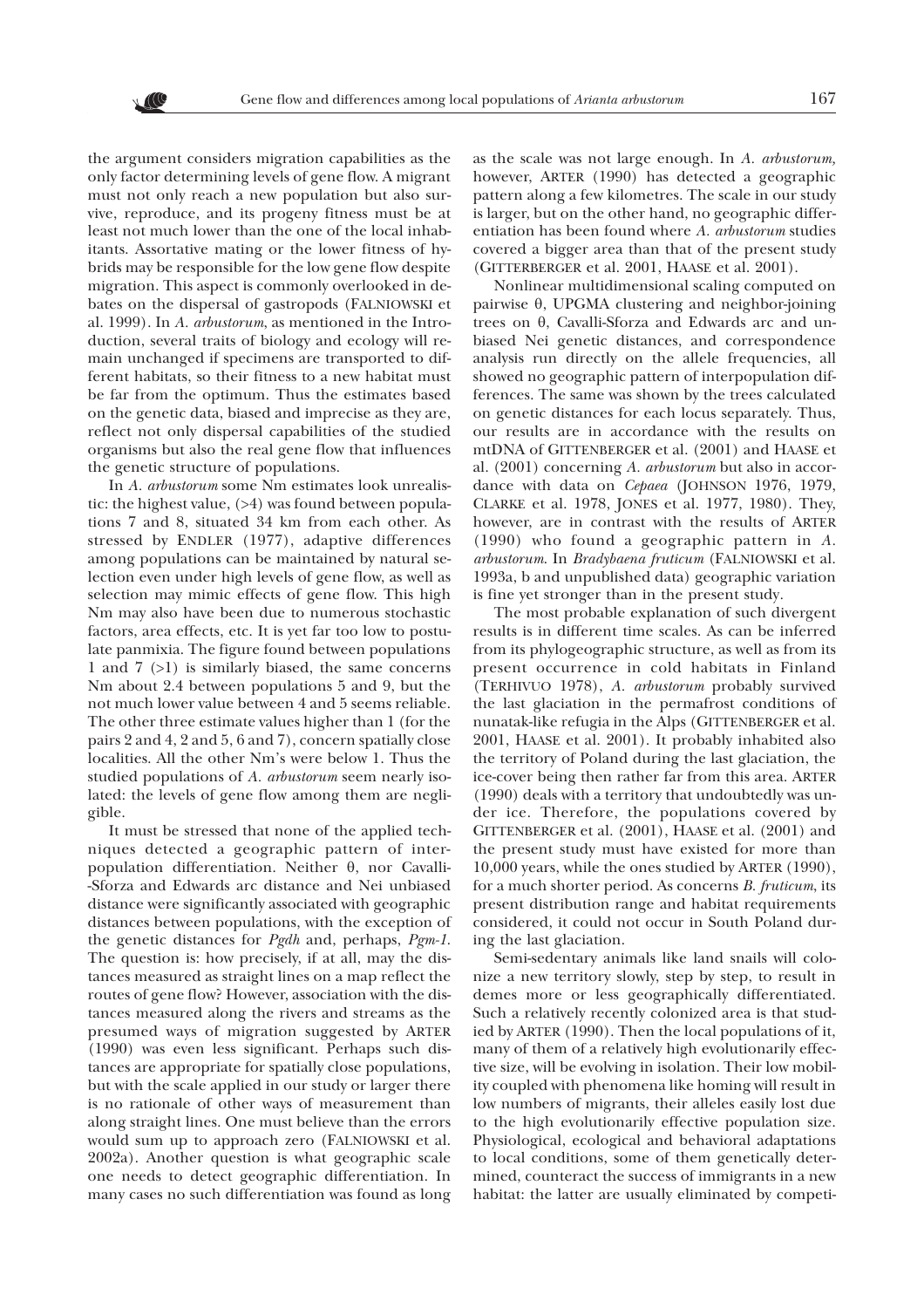tion. In such a population, due to its high evolutionarily effective size, random events like genetic drift cannot be more significant. Selection, however, may be an important factor. It is acknowledged that over a time as short as 10,000 years mutations cannot be a significant source of interpopulation differentiation. On the other hand, *A. arbustorum,* like several other helicids, is characterized by unusually high allozyme polymorphism. In the opinion of some authors, heterozygotes are more mutable than homozygotes. During meiosis, pairing between homologous chromosomes may lead to the "repair" of heterozygous sites through events resembling gene conversion (SZOS-TAK et al. 1983, BORTS & HABER 1989, BORTS et al. 1990). In homozygous inbred lines in *Drosophila* mutation rate is lower by two orders than in other *Drosophila* (SCHUG et al. 1997). The phenomenon is

## REFERENCES

- ABDEL-REHIM A. H. 1983a. Difference in habitat selection by different morphs of the land snail *Arianta arbustorum.* Biol. J. Linn. Soc. 20: 185–194.
- ABDEL-REHIM A. H. 1983b. The effects of temperature and humidity on the nocturnal activity of different shell colour morphs of the land snail *Arianta arbustorum*. Biol. J. Linn. Soc. 20: 385–395.
- ABDEL-REHIM A. H. 1984. Metabolic adaptation in the polymorphic land snail *Arianta arbustorum*. J. Moll. Stud. 50: 96–103.
- ABDEL-REHIM A. H., BAILEY S. E. R., COOK L. M. 1985. Non-visual differences between colour morphs of the polymorphic snail *Arianta arbustorum.* Heredity 54: 251–254.
- AMOS W. 1999. Two problems with the measurement of genetic diversity and genetic distance. In: Genetics and the extinction of species (LANDWEBER, L. F., DOBSON, A. P., eds), pp. 75–100, Princeton University Press, Princeton, New Jersey.
- AMOS W., SAWCER S. J., FEAKES R., RUBINSZTEIN D. C. 1996. Microsatellites show mutational bias and heterozygote instability. Nature Genet. 13: 390–391.
- ANDREASSEN E. M. 1981. Population dynamics of *Arianta arbustorum* and *Cepaea hortensis* in western Norway. Fauna norvegica Serie A 2: 1–13.
- ARTER H. E. 1985. Der Enzympolymorphismus von *Arianta arbustorum* (L.) (Mollusca, Pulmonata) in Abhängigkeit von der Umwelt. Unpublished Ph. D. thesis, University of Zurich (cited after BAUR & RABOUD 1988).
- ARTER H. E. 1990. Spatial relationship and gene flow paths between populations of the alpine snail *Arianta arbustorum* (Pulmonata: Helicidae). Evolution 44: 966–980.
- AVISE J. C. 2000. Phylogeography. The history and formation of species. Harvard University Press, Cambridge, Massachusetts and London.
- BAMINGER H. 1997. Shell-morphometrical characterization of populations of *Arianta arbustorum* (L.) (Gastropoda,

better known for microsatellites (AMOS et al. 1996, AMOS 1999), but it has been confirmed for allozymes: the land snails included (WOODRUFF 1989), new alleles known as "hybridizymes" are often found in hybrid zones (BARTON et al. 1983, BRADLEY et al. 1993). DNA sequencing indicates that these tend to be new mutations (HOFFMAN & BROWN 1995). Thus we postulate that a significant contribution to interpopulation variation among the local populations *A. arbustorum* is that of new mutations.

## ACKNOWLEDGMENTS

The study was supported by a grant from the State Committee for Scientific Research (PB 0855/ P04/99/17).

Helicidae) in the Ennstaler Alpen (Styria, Austria). Ann. Nat-hist. Mus. Wien 99B: 497–519.

- BARTON N. H., HALLIDAY R. B., HEWITT G. M. 1983. Rare electrophoretic variants in a hybrid zone. Heredity 50: 139–146.
- BAUMGARTNER G. 2001. Reproductive isolation between two morphs of *Arianta arbustorum* (L.) (Gastropoda, Helicidae). In: SALVINI-PLAWEN L., VOLTZOW J., SATTMANN H., STEINER G. (eds.), World Congress of Malacology 2001, Vienna, Austria 18.–25. August, Abstracts: 23, Unitas Malacologica, Vienna.
- BAUMGARTNER G., KLEEWEIN D., SINGER E., SATTMANN H. 2001. Neighbouring populations of two forms of *Arianta arbustorum* (L.) (Gastropoda, Helicidae). In: SALVINI- -PLAWEN L., VOLTZOW J., SATTMANN H., STEINER G. (eds.), World Congress of Malacology 2001, Vienna, Austria 18.–25. August, Abstracts: 24, Unitas Malacologica, Vienna.
- BAUR A., BAUR B. 1990. Are roads barriers to dispersal in the land snail *Arianta arbustorum*? Can. J. Zool. 68: 613–617.
- BAUR A., BAUR B. 1993. Daily movement patterns and dispersal in the land snail *Arianta arbustorum.* Malacologia 35: 89–98.
- BAUR B. 1984a. Dispersion, Bestandesdichte und Diffusion bei *Arianta arbustorum* (L.) (Mollusca, Pulmonata). Unpublished Ph. D. thesis, University of Zurich (cited after BAUR & RABOUD 1988).
- BAUR B. 1984b. Early maturity and breeding in *Arianta arbustorum* (L.) (Pulmonata: Helicidae). J. Moll. Stud. 50: 241–242.
- BAUR B. 1984c. Shell size and growth rate differences for alpine populations of *Arianta arbustorum* (L.) (Pulmonata: Helicidae). Rev. Suisse Zool. 91: 37–46.
- BAUR B. 1986a. Patterns of dispersion, density and dispersal in alpine populations of the land snail *Arianta arbustorum* (L.) (Helicidae). Holarct. Ecol. 9: 117–125.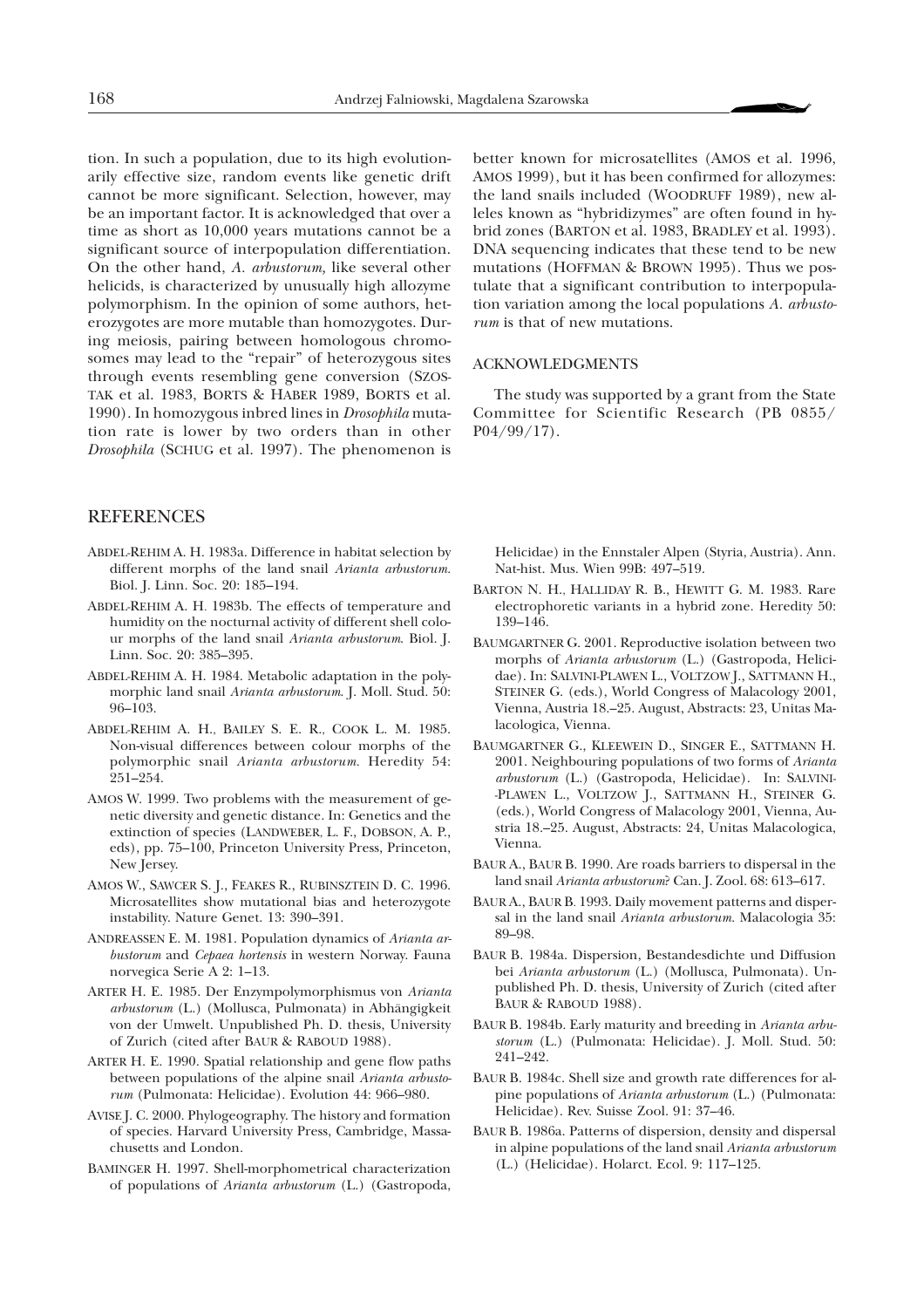- BAUR B. 1986b. Geographic variation of resting behaviour in the land snail *Arianta arbustorum* (L.): does gene flow prevent local adaptation? Genetica 70: 3–8.
- BAUR B. 1987a. Can cannibalistic hatchlings of the land snail *Arianta arbustorum* distinguish between sib and non-sib eggs? Behaviour 103: 259–265.
- BAUR B. 1987b. Effects of early feeding experience and age on the cannibalistic propensity of the land snail *Arianta arbustorum*. Can. J. Zool. 65: 3068–3070.
- BAUR B. 1988a. Do the risk of egg cannibalism and desiccation influence the choice of oviposition sites in the land snail *Arianta arbustorum*? J. Zool. 216: 495–502.
- BAUR B. 1988b. Egg-species recognition in cannibalistic hatchlings of the land snail *Arianta arbustorum* and *Helix pomatia*. Experientia 44: 276–277.
- BAUR B. 1988c. Repeated mating and female fecundity in the simultaneously hermaphroditic land snail *Arianta arbustorum*. Invertebr. Reprod. Dev. 14: 197–204.
- BAUR B. 1990a. Possible benefits of egg cannibalism in the land snail *Arianta arbustorum* (L.). Funct. Ecol. 4: 679–684.
- BAUR B. 1990b. Seasonal changes in clutch size, egg size and mode of oviposition in *Arianta arbustorum* (L.) (Gastropoda) from alpine populations. Zool. Anz. 225: 253–264.
- BAUR B. 1992. Random mating by size in the simultaneously hermaphroditic land snail *Arianta arbustorum*: experiments and an explanation. Anim. Behav. 43: 511–518.
- BAUR B. 1993. Intraclutch egg canibalism by hatchlings of the land snail *Arianta arbustorum:* non-random consumption of eggs? Ethol. Ecol. Evol. 5: 329–336.
- BAUR B. 1994. Multiple paternity and individual variation in sperm precedence in the simultaneously hermaphroditic land snail *Arianta arbustorum*. Behav. Ecol. Sociobiol. 35: 413–421.
- BAUR B., BAUR, A. 1986. Proximate factors influencing egg cannibalism in the land snail *Arianta arbustorum* (Pulmonata: Helicidae). Oecologia 70: 283–287.
- BAUR, B., BAUR A. 1992. Effect of courtship and repeated copulation on egg production in the simultaneously hermaphroditic land snail *Arianta arbustorum*. Invertebr. Reprod. Dev. 21: 201–206.
- BAUR B, GOSTELI M. 1986. Between and within population differences in geotactic response in the land snail *Arianta arbustorum* (L.) (Helicidae). Behaviour 97: 147–160.
- BAUR B., RABOUD C. 1988. Life history of the land snail *Arianta arbustorum* along an altitudinal gradient. J. Anim. Ecol. 57: 71–87.
- BLACK W. C., KRAFSUR E. S. 1985. A Fortran program for the calculation of two linkage disequilibrium coefficients. Theor. Appl. Genet. 70: 491–496.
- BOJAT N. C., HAASE M. 2001. Sperm storage organs and their impact on sexual selection in stylommatophoran gastropods. In: SALVINI-PLAWEN L., VOLTZOW J., SATTMANN H., STEINER G. (eds.), World Congress of Malacology 2001, Vienna, Austria 18.–25. August, Abstracts: 35, Unitas Malacologica, Vienna.
- BOJAT N. C., SAUDER U., HAASE M. 2001. The spermathecal epithelium, sperm and their interactions in the hermaphroditic land snail *Arianta arbustorum* (Pulmonata, Stylommatophora). Zoomorphology 120: 149–157.
- BORTS R. H., HABER J. E. 1989. Length and distribution of meiotic gene conversion tracts and crossovers in *Saccharomyces cerevisiae*. Genetics 123: 69–80.
- BORTS R. H., LEUNG W.-Y., KRAMER W., KRAMER B., WILLIAM-SON M., FOGEL S., HABER J. E. 1990. Mismatch repair-induced meiotic recombination requires the *PMS1* gene product. Genetics 124: 573–584.
- BOSSART J. L., PROWELL D. P. 1998. Genetic estimates of population structure and gene flow: Limitations, lessons and new directions. Trends Ecol. Evol. 13: 202–206.
- BRADLEY R. D., BULL J. J., JOHNSON A. D., HILLIS D. M. 1993. Origin of a novel allele in a mammalian hybrid zone. Proc. Natl. Acad. Sci. U.S.A. 90: 8939–8941.
- BROOKES M. I., GRANEAU Y. A., KING P., ROSE O. C., THOMAS C. D., MALLET J. L. B. 1997. Genetic analysis of founder bottlenecks in the rare British butterfly *Plebejus argus.* Conserv. Biol. 11: 648–661.
- BURLA H. 1984. Induced environmental variation in *Arianta arbustorum* (L.). Genetica 64: 65–67.
- BURLA H., GOSTELI M. 1993. Thermal advantage of pale coloured morphs of the snail *Arianta arbustorum* (Helicidae, Pulmonata) in alpine habitats. Ecography 16: 345–350.
- BURLA H., STAHEL W. 1983. Altitudinal variation in *Arianta arbustorum* (Mollusca, Pulmonata) in the Swiss Alps. Genetica 62: 95–108.
- CAMERON R. A. D., PALLES-CLARK M. A. 1971. *Arianta arbustorum* (L.) on chalk downs in southern England. Proc. Malac. Soc. London 39: 310–318.
- CHEN X., BAUR B. 1993. The effect of multiple mating on female reproductive success in the simultaneously hermaphroditic land snail *Arianta arbustorum.* Can. J. Zool. 71: 2431–2436.
- CLARKE B., ARTHUR W., HORSLEY D. T., PARKIN D. T. 1978. Genetic Variation and Natural Selection in Pulmonate Molluscs. In: Pulmonates. Volume 2A. Systematics, evolution and ecology (FRETTER V., PEAKE J., eds), pp. 219–270, Academic Press, London, New York, San Francisco.
- COCKERHAM C. C., WEIR B. S. 1993: Estimation of gene flow from F-statistics. Evolution 47: 855–863.
- COOK L. M. 1965. Inheritance of shell size in the land snail *Arianta arbustorum*. Evolution 19: 86–94.
- COOK L. M., KING J. M. B. 1966. Some data on the genetics and shell character polymorphism in the snail *Arianta arbustorum*. Genetics 53: 415–425.
- DI CESNOLA A. P. 1907. A first study of natural selection in "*Helix arbustorum*" (Helicogena). Biometrika 5: 387–399.
- EHRMANN P. 1956. Mollusken (Weichtiere). In: Die Tierwelt Mitteleuropas, II, 1, (BROHMER P., EHRMANN P., ULMER G., eds). Quelle & Meyer, Leipzig.
- ENDLER J. 1977. Geographic variation, speciation, and clines. Princeton University Press, Princeton.
- FALNIOWSKI A., HELLER J., MAZAN-MAMCZARZ K., SZAROW-SKA M. 2002a. Genetic structure of the closely related species of *Melanopsis* (Gastropoda: Cerithiacea) in Israel. J. Zool. Syst. Evol. Res. 40: 92–104.
- FALNIOWSKI A., HELLER J., SZAROWSKA M., MAZAN-MAM-CZARZ K. 2002b. Allozymic taxonomy within the genus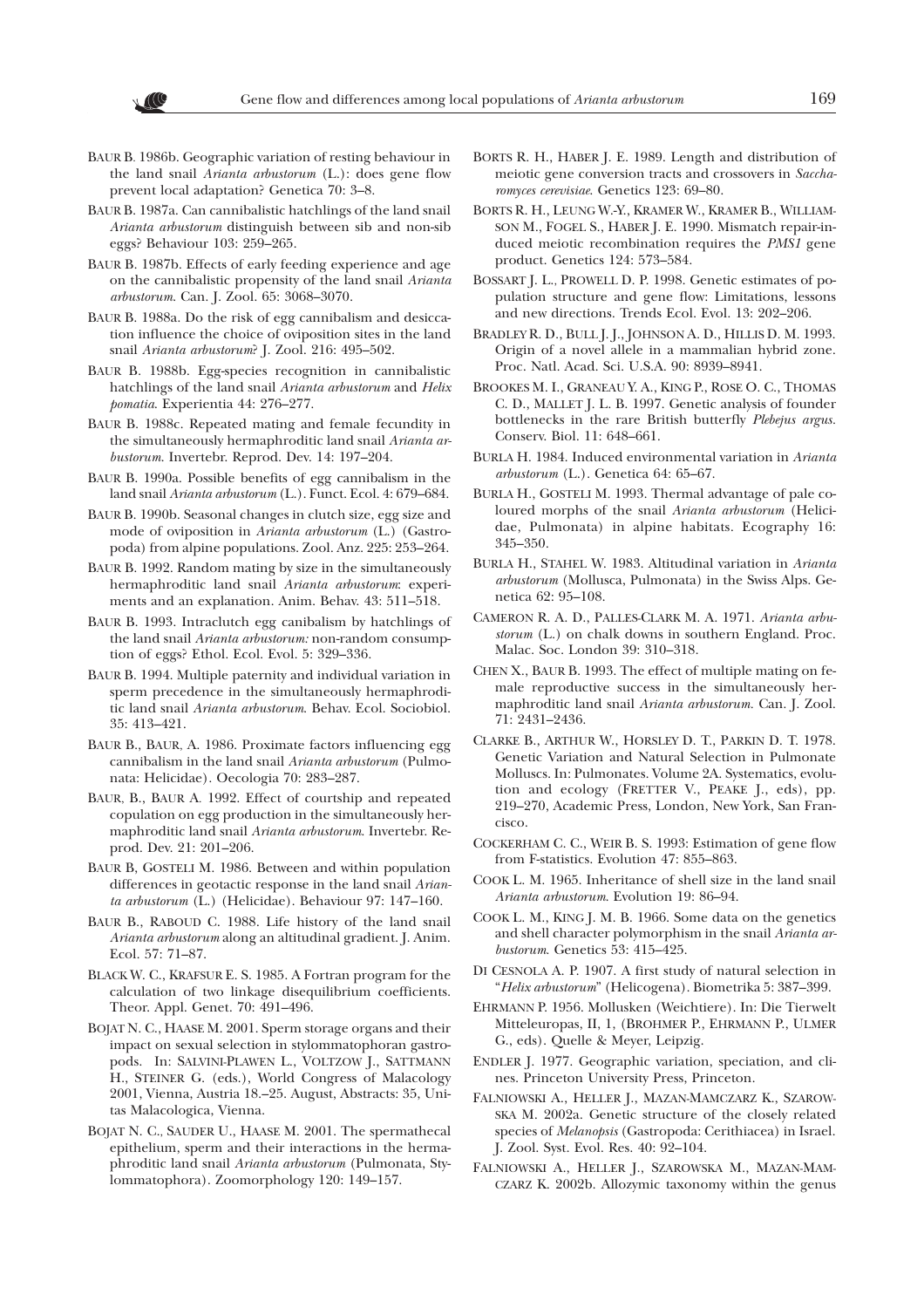*Melanopsis* (Gastropoda: Cerithiacea) in Israel: a case in which slight differences are congruent. Malacologia 44: 307–324.

- FALNIOWSKI A., KOZIK A., SZAROWSKA M. 1993a. Biometrical and esterases pattern differences between local populations in *Bradybaena fruticum* (O.F. Müller, 1777) (Gastropoda: Stylommatophora: Helicoidea). Malak. Abh. 16: 147–164.
- FALNIOWSKI A., KOZIK A., SZAROWSKA M., RĄPAŁA-KOZIK M., TURYNA I. 1993b. Morphological and allozymic polymorphism and differences among local populations in *Bradybaena fruticum* (O. F. Müller, 1777) (Gastropoda: Stylommatophora: Helicoidea). Malacologia 35: 371–388.
- FALNIOWSKI A., MAZAN K., SZAROWSKA M. 1999. Homozygote excess and gene flow in *Bythinella*. J. Zool. Syst. Evol. Res. 37: 165–175.
- FALNIOWSKI A., SZAROWSKA M., FIA£KOWSKI W., MAZAN K. 1998. Unusual geographic pattern of interpopulation variation in a spring snail *Bythinella* (Gastropoda: Prosobranchia). J. Nat. Hist. 32: 605–616.
- FALNIOWSKI A., SZAROWSKA M., WITKOWSKA-PELC E. 2004. Intra and interpopulation genetic differentiation and gene flow in a group of isolated populations of *Bradybaena fruticum* (O. F. Müller, 1774) in South Poland. J. Zool. Syst. Evol. Res. 42: 70–80.
- GARNIER-GERE P., DILLMANN C. 1992. A computer program for testing pairwise linkage disequilibria in subdivided populations. J. Hered. 83: 239.
- GITTENBERGER E., GROENENBERG D., PIEL W. H. 2001. The phylogeographic history of *Arianta arbustorum* (Gastropoda, Pulmonata, Helicidae). In: SALVINI-PLAWEN L., VOLTZOW J., SATTMANN H., STEINER G. (eds.), World Congress of Malacology 2001, Vienna, Austria 18.–25. August, Abstracts: 121, Unitas Malacologica, Vienna.
- GOUDET J. 1995. FSTAT version 1.2: a computer program to calculate F-statistics. J. Heredity 86: 485–486.
- GREENWOOD J. J. D. 1974. Effective population number in the snail *Cepaea nemoralis*. Evolution 28: 513–526.
- GUILLER A., MADEC L., DAGUZAN J. 1994. Geographical patterns of genetic differentiation in the land snail *Helix aspersa* Müller (Gastropoda: Pulmonata). J. Moll. Stud. 60: 205–221.
- GUO S. W., THOMPSON E. A. 1992. Performing the exact test of Hardy–Weinberg proportions for multiple alleles. Biometrics 48: 361–372.
- HAASE M., MISOF B., WIRTH T., BAMINGER H., BAUR B. 2001. Mitochondrial differentiation in a land snail suggests survival of the Pleistocene ice ages under permafrost conditions. In: SALVINI-PLAWEN L., VOLTZOW J., SATTMANN H., STEINER G. (eds.), World Congress of Malacology 2001, Vienna, Austria 18.–25. August, Abstracts: 142, Unitas Malacologica, Vienna.
- HARTL D. L., CLARK A. G. 1997. Principles of Population Genetics. Third Edition. Sinauer Associates, Sunderland, MA.
- HILLIS D. M. 1989. Genetic consequences of partial self-fertilization on populations of *Liguus fasciatus* (Mollusca: Pulmonata: Bulimulidae). Amer. Malac. Bull. 7: 7–12.
- HOFFMAN S. M. G., BROWN W. M. 1995. The molecular mechanism underlying the rare allele phenomenon in a

subspecific hybrid zone of the California fieldmouse, *Peromyscus californicus*. J. Mol. Evol. 41: 1165–1169.

- JARNE P., VIANEY-LIAUD M., DELAY B. 1993. Selfing and outcrossing in hermaphrodite freshwater gastropods (Basommatophora): where, when and why. Biol. J. Linn. Soc. 49: 99–125.
- JOHNSON M. S. 1976. Allozymes and area effects in *Cepaea nemoralis* on the western Berkshire Downs. Heredity 36: 105–121.
- JOHNSON M. S. 1979. Inheritance and geographic variation of allozymes in *Cepaea nemoralis*. Heredity 43: 137–141.
- JOHNSON M. S., CLARKE B., MURRAY J. 1988. Discrepancies in the estimation of gene flow in *Partula*. Genetics 120: 233–238.
- JONES J. S., LEITH B. H., RAWLINGS P. 1977. Polymorphism in *Cepaea*: A problem with too many solutions? Ann. Rev. Ecol. Syst. 8: 109–143.
- JONES J. S., SELANDER R. K., SCHNELL G. D. 1980. Patterns of morphological and molecular polymorphism in the land snail *Cepaea nemoralis*. Biol. J. Linn. Soc. 14: 359–387.
- KERNEY M. P., CAMERON R. A. D., JUNGBLUTH J. H. 1983. Die Landschnecken Nord- und Mitteleuropas. Ein Bestimmungsbuch für Biologen und Naturfreunde. Verlag Paul Parey, Hamburg & Berlin.
- LEBERG P. L. 1992. Effects of population bottlenecks on genetic diversity as measured by allozyme electrophoresis. Evolution 46: 447–494.
- LAZARIDOU-DIMITRIADOU M., KARAKOUSIS Y., STAIKOU A. 1994. Geographical variation in shell morphology and isoenzymes of *Helix aspersa* Müller, 1774 (Gastropoda, Pulmonata), the edible land snail, from Greece and Cyprus. Heredity 72: 23–35.
- MURPHY R. W., SITES J.W. Jr., BUTH D. G., HAUFLER H. 1996. Proteins: Isozyme electrophoresis. In: Molecular systematics, 2nd edn (HILLIS D. M., MORITZ C., MABLE B. K., eds), pp. 51–120, Sinauer Associates, Sunderland, MA.
- NEVO E., BEILES A., BEN-SHLOMO R. 1984. The evolutionary significance of genetic diversity: Ecological, demographic and life history correlates. In: Evolutionary dynamics of genetic diversity (MANI G. S., ed.), pp. 13–213, Springer Verlag, Berlin.
- OHTA T. 1982. Linkage disequilibrium due to random genetic drift in finite subdivided populations. Proc. Natl. Acad. Sci. U.S.A. 79: 1940–1944.
- PARKIN D. T. 1971. Visual selection in the land snail *Arianta arbustorum.* Heredity 26: 35–47.
- PARKIN D. T. 1972. Climatic selection in the land snail *Arianta arbustorum* in Derbyshire England. Heredity 28: 49–56.
- PARKIN D. T. 1973. A further example of natural selection on phenotypes of the land snail *Arianta arbustorum* (L.). Biol. J. Linn. Soc. 5: 221–233.
- RABOUD C. 1986a. Age determination of *Arianta arbustorum* (L.) (Pulmonata) based on growth breaks and inner layers. J. Moll. Stud. 52: 243–247.
- RABOUD C. 1986b. Demographische Altersverteilung bei *Arianta arbustorum* (L.) (Mollusca, Pulmonata) in Abhängigkeit von der Höhe ueber Meer. Unpublished Ph. D. thesis, University of Zurich (cited after BAUR & RABOUD 1988).